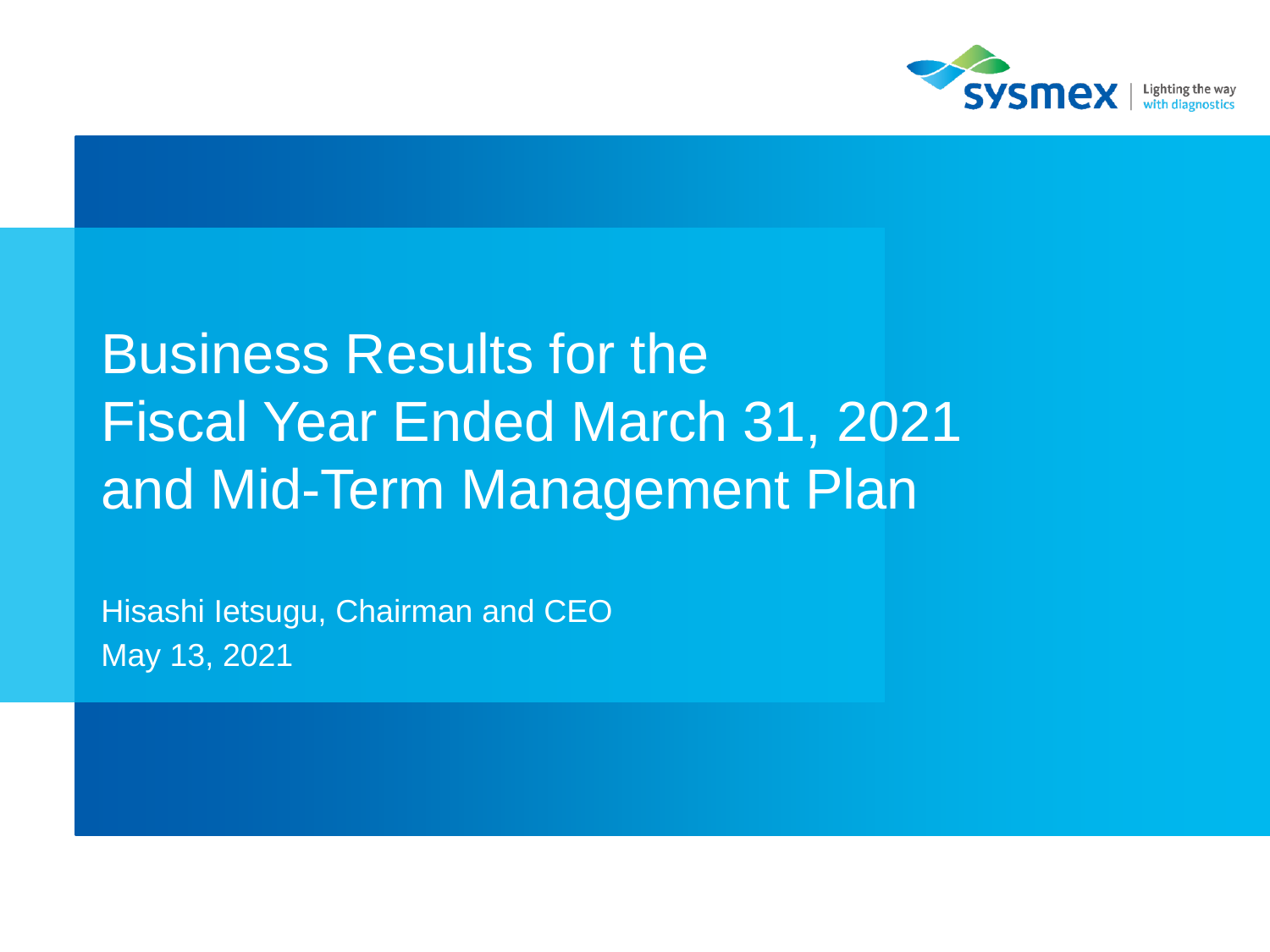

Index

- 1. Financial Highlights for the Fiscal Year Ended March 31, 2021
- 2. Review of the Previous Mid-Term Management Plan (Announced May 2019)
- 3. Mid-Term Management Plan (Fiscal Years Ending March 31, 2022 to 2024)
- 4. Financial Forecast for the Fiscal Year Ending March 31, 2022 (Appendix)

The Sysmex Group adopted International Financial Reporting Standards (IFRS) in the fiscal year ended March 31, 2017. Figures are disclosed in compliance with IFRS.

#### **Forward-Looking Statements**

This material contains forward-looking statements about Sysmex Corporation and its Group companies (the Sysmex Group). These forward-looking statements are based on the current judgments and assumptions of the Sysmex Group in light of the information currently available to it. Uncertainties inherent in such judgments and assumptions, the future course of our business operations and changes in operating environments both in Japan and overseas may cause our actual results, performance, achievements, or financial position to be materially different from any future results, performance, achievements or financial position either expressed or implied within these forward-looking statements.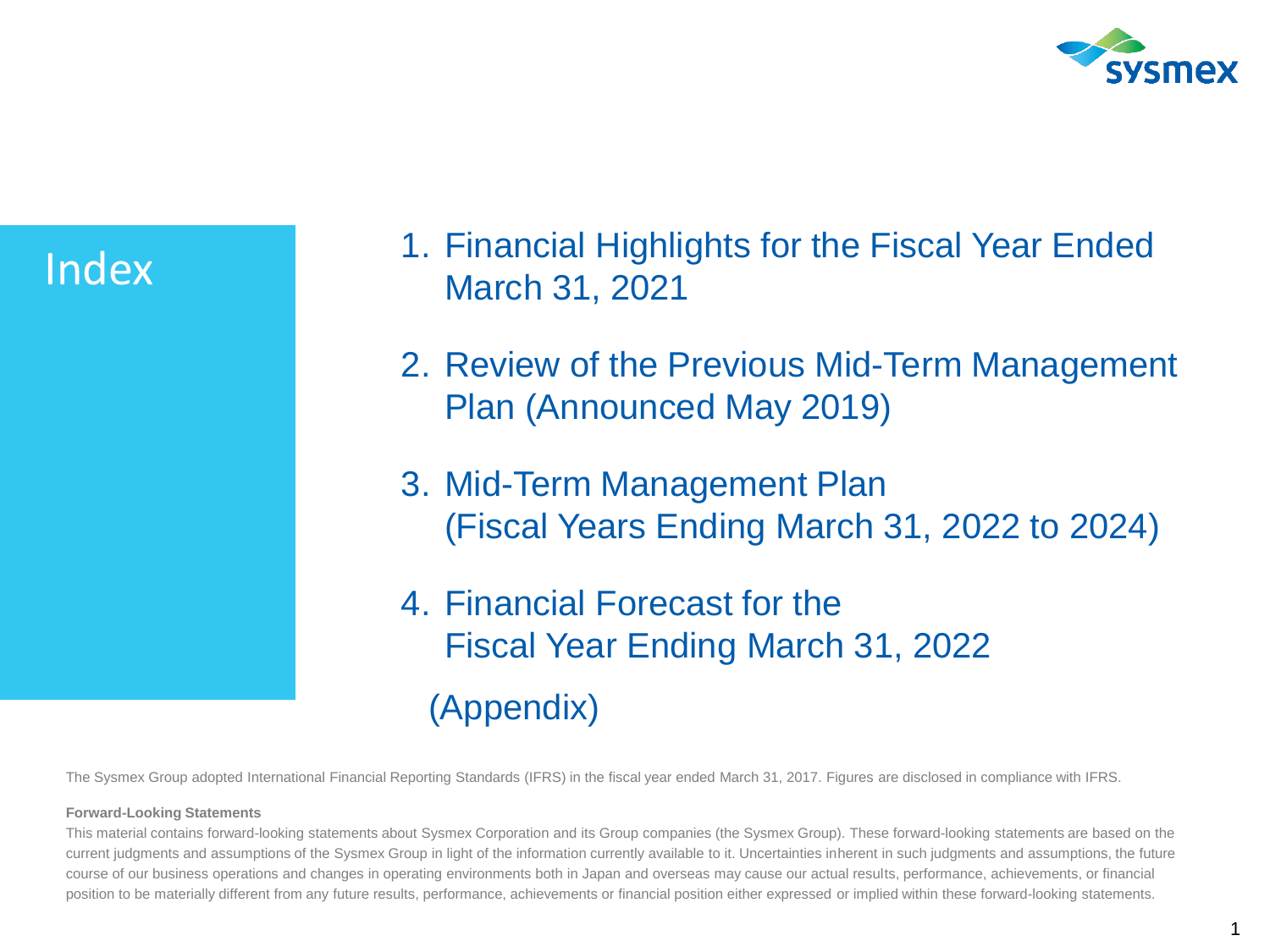

# 1. Financial Highlights for the Fiscal Year Ended March 31, 2021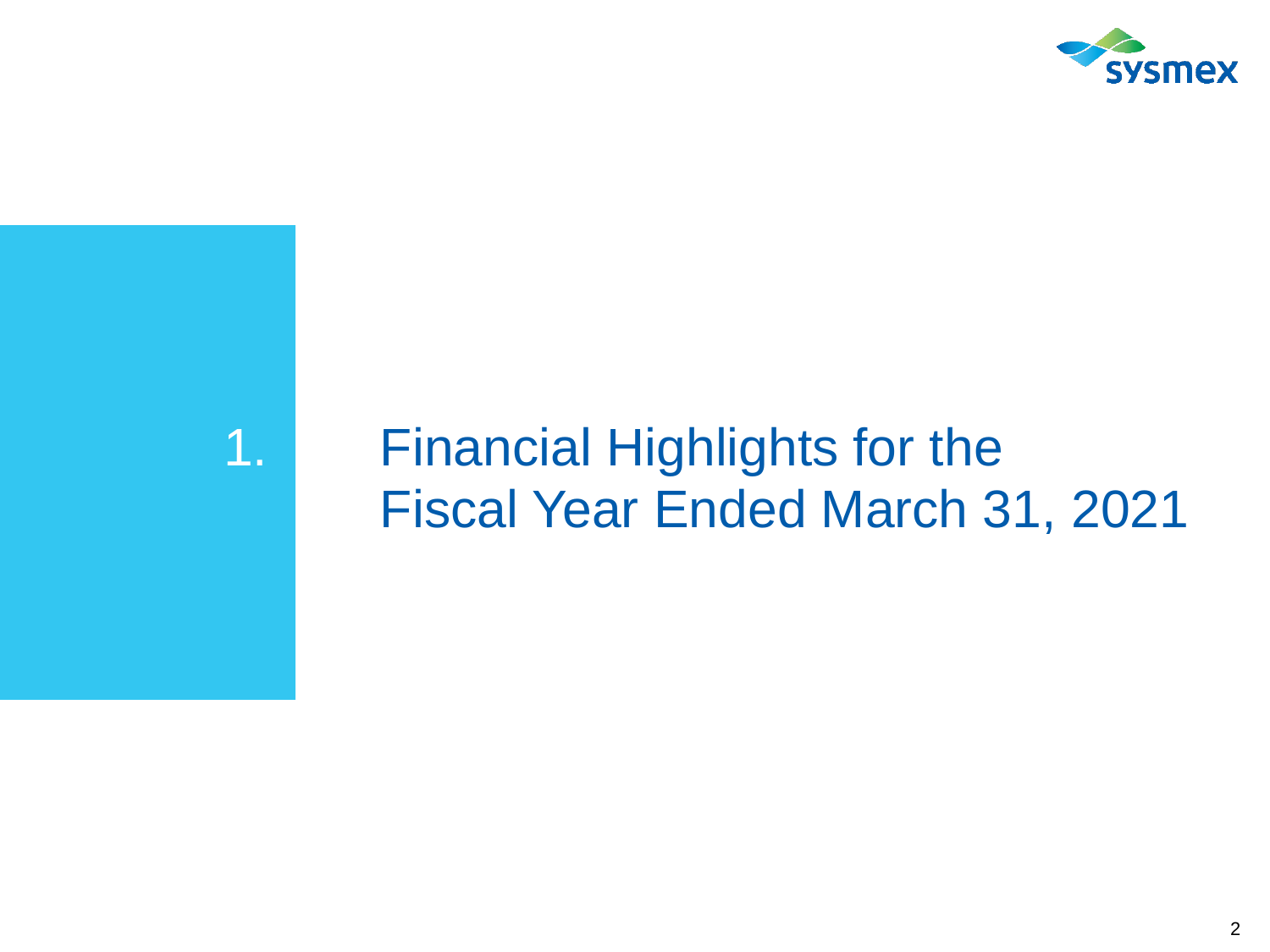

### **Net sales Up (year on year)**

• Reagent sales were down due to COVID-19, but **instrument sales increased**, notably in EMEA, China and Japan.

### **Operating profit down (year on year)**

- Sales of hematology reagents declined, **lowering gross profit**.
- Sales and marketing activities were limited by restrictions on movement due to COVID-19. Despite **lowering SG&A expenses**, we proactively conducted activities online, maintaining quality and quantity.
- We maintained R&D expenditure levels and continued to invest.

### **Despite COVID-19, progress according to plan on important priorities**

- We launched new products in the fields of hematology, hemostasis and medical robotics.
- By renewing alliances, we expanded our direct sales and service region, accelerating initiatives that will contribute to future growth.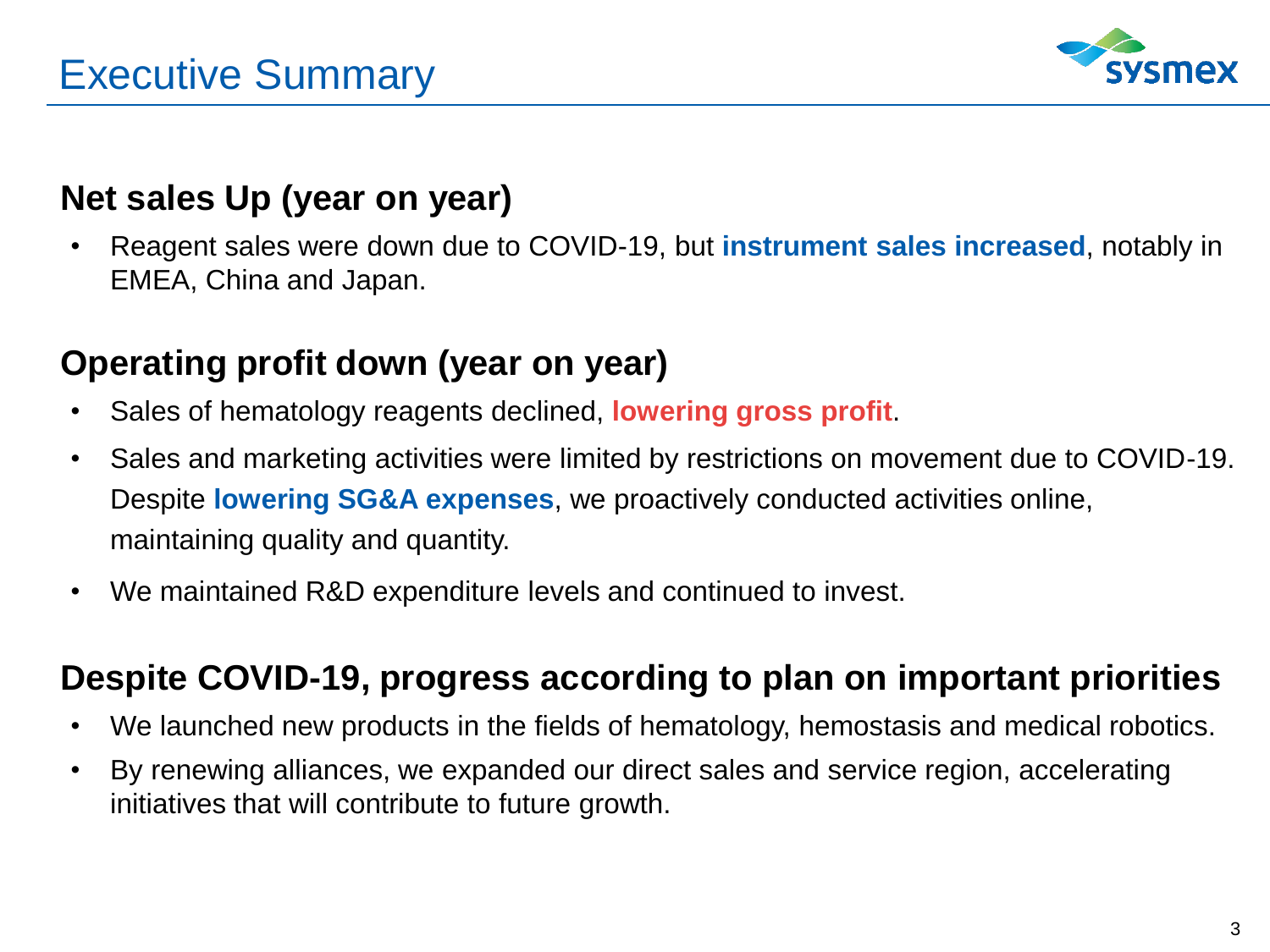# Financial Highlights (Year on Year)





Profit attributable to owners of the parent

|      | Fiscal year ended Fiscal year ended<br><b>March 31, 2021</b> | March 31, 2020 |  |
|------|--------------------------------------------------------------|----------------|--|
| 1USD | ¥106.1                                                       | ¥108.7         |  |
| 1EUR | ¥123.7                                                       | ¥120.8         |  |
| 1CNY | ¥15.7                                                        | ¥15.6          |  |

| (Billions of yen)    |       |                                                |                                                   |              |                                            |              | (Billions of yen)                  |
|----------------------|-------|------------------------------------------------|---------------------------------------------------|--------------|--------------------------------------------|--------------|------------------------------------|
| 293.5 301.9          | 305.0 |                                                | <b>Fiscal year ended</b><br><b>March 31, 2021</b> |              | <b>Fiscal year ended</b><br>March 31, 2020 |              | <b>YoY (Previous</b><br>$period =$ |
| 281.9                |       |                                                | <b>Results</b>                                    | <b>Ratio</b> | <b>Results</b>                             | <b>Ratio</b> | 100%)                              |
| 249.8                |       | Net sales                                      | 305.0                                             | 100%         | 301.9                                      | 100%         | 101.0%                             |
| 61.2<br>59.0<br>55.2 |       | Cost of sales                                  | 150.7                                             | 49.4%        | 142.1                                      | 47.1%        | 106.0%                             |
| 51                   | 51.7  | SG&A expenses                                  | 80.8                                              | 26.5%        | 83.5                                       | 27.7%        | 96.8%                              |
|                      |       | R&D expenses                                   | 22.5                                              | 7.4%         | 21.7                                       | 7.2%         | 103.5%                             |
|                      |       | Other income<br>(expenses)                     | 0.8                                               | 0.3%         | 0.7                                        | 0.3%         | 108.0%                             |
|                      |       | Operating profit                               | 51.7                                              | 17.0%        | 55.2                                       | 18.3%        | 93.7%                              |
|                      |       | Profit attributable to<br>owners of the parent | 33.1                                              | 10.9%        | 34.8                                       | 11.6%        | 95.0%                              |

- **Net sales:** Reagent sales were down due to COVID-19, but instrument sales rose in EMEA, China and Japan, leading to increase net sales year on year.
- **Operating profit:** Although SG&A expenses were down year on year, gross profit fell due to lower reagent sales, reducing operating profit.

Exchange rate fluctuations reduced net sales ¥0.76 billion and raised operating profit ¥0.04 billion. At the exchange rates prevailing one year earlier, net sales would have been up 1.3% year on year, and operating profit down 6.4%.

⚫ **Profit attributable to owners of the parent:** Despite the lower exchange loss, profit attributable to owners of the parent declined due to lower operating profit.

**Exchange loss (gains):** Loss of ¥0.23 billion (loss of ¥3.01 billion in previous year)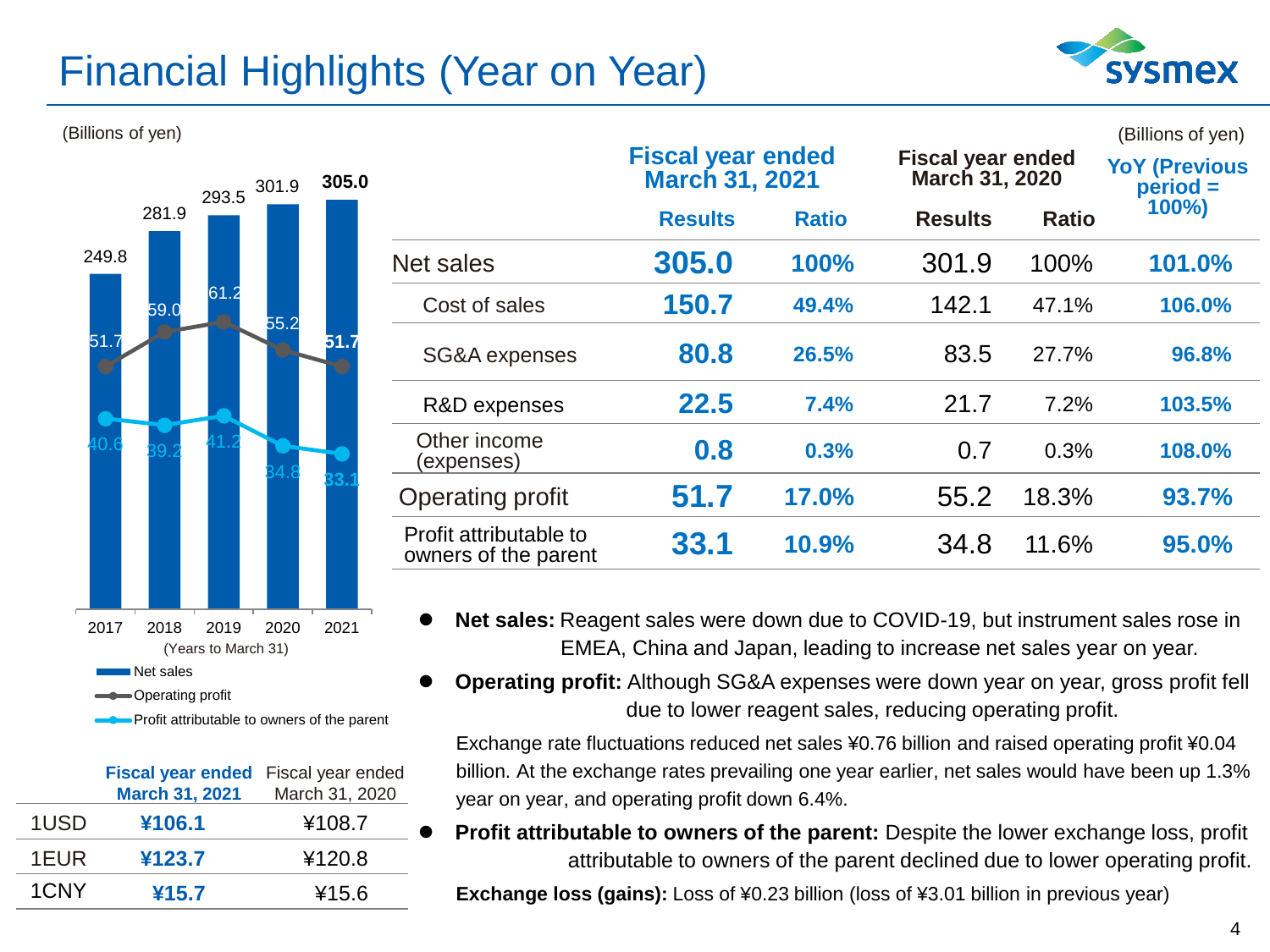### Financial Highlights (vs. Target): Met Targets for Operating Profit and Profit Attributable to Owners of the Parent



#### **Fiscal year ended March 31, 2021**

(Billions of yen)

|                                                | <b>Results</b> | <b>Ratio</b> | <b>Target</b> | <b>Ratio</b> | <b>Achievement</b><br>rate |
|------------------------------------------------|----------------|--------------|---------------|--------------|----------------------------|
| Net sales                                      | 305.0          | 100%         | 310.0         | 100%         | 98.4%                      |
| Cost of sales                                  | 150.7          | 49.4%        | 152.0         | 49.2%        | 98.9%                      |
| SG&A expenses                                  | 80.8           | 26.5%        | 86.5          | 27.9%        | 93.5%                      |
| R&D expenses                                   | 22.5           | 7.4%         | 23.1          | 7.5%         | 97.5%                      |
| Other income (expenses)                        | 0.8            | 0.3%         | 0.6           | 0.2%         | 141.2%                     |
| <b>Operating profit</b>                        | 51.7           | 17.0%        | 48.5          | 15.6%        | 106.8%                     |
| Profit attributable to owners<br>of the parent | 33.1           | 10.9%        | 30.8          | 9.9%         | 107.6%                     |

**Fiscal year ended March 31, 2021** exchange rates Assumed 1USD **¥106.1** ¥106.5 1EUR **¥123.7** ¥121.6 **Net sales:** The impact of COVID-19 in the Americas and AP was been more prolonged than we had expected, so performance was below our targets.

1CNY **¥15.7** ¥15.3

- ⚫ **Operating profit:** Although net sales were below target, restrictions on movement amid COVID-19 led to lower-than-expected SG&A expenses. This
	- factor, plus yen depreciation, led us to meet our operating profit target.

Exchange rate fluctuations increased net sales ¥3.88 billion and operating profit ¥2.01 billion compared with forecast levels.

**Profit attributable to owners of the parent:** We met our profit target, as operating profit was higher than target and the exchange loss was lower.

Exchange rate loss (gains): Up ¥0.47 billion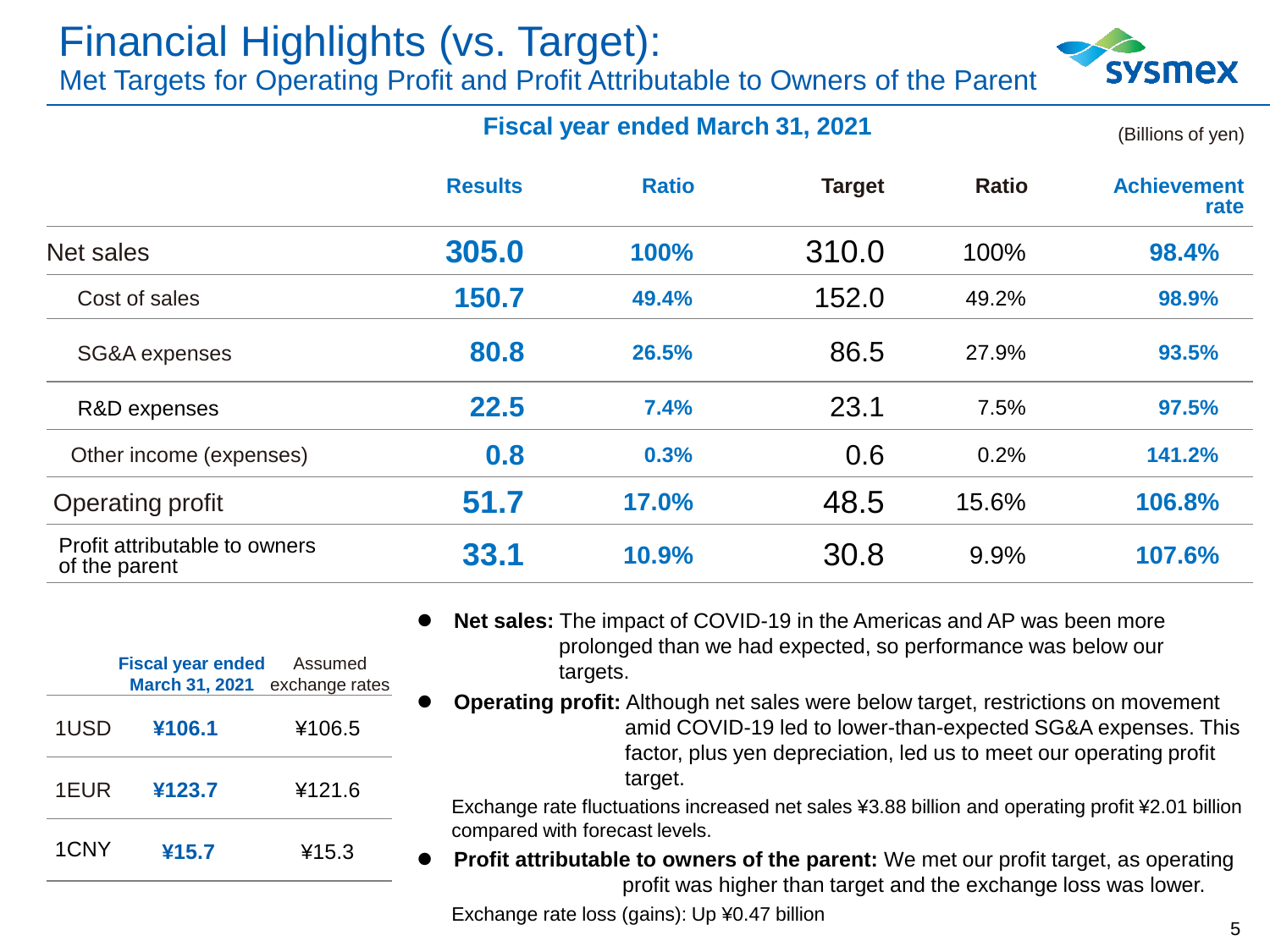# Estimated Number of Hematology Tests

 $Jan.$  **4pr. Jul.** 

Remains slightly

down



The number of tests continued to decline in the Americas and AP, but recovered to pre-pandemic levels in EMEA, China and Japan.



**1月 4月 7月 10月**

Returned to pre-pandemic

levels

**Jan. Apr. Jul. Oct. Jan. Apr. Jul. Oct.**

Note: Figures are estimated trends in tests at middle to large hospitals and commercial labs, particularly in developed countries.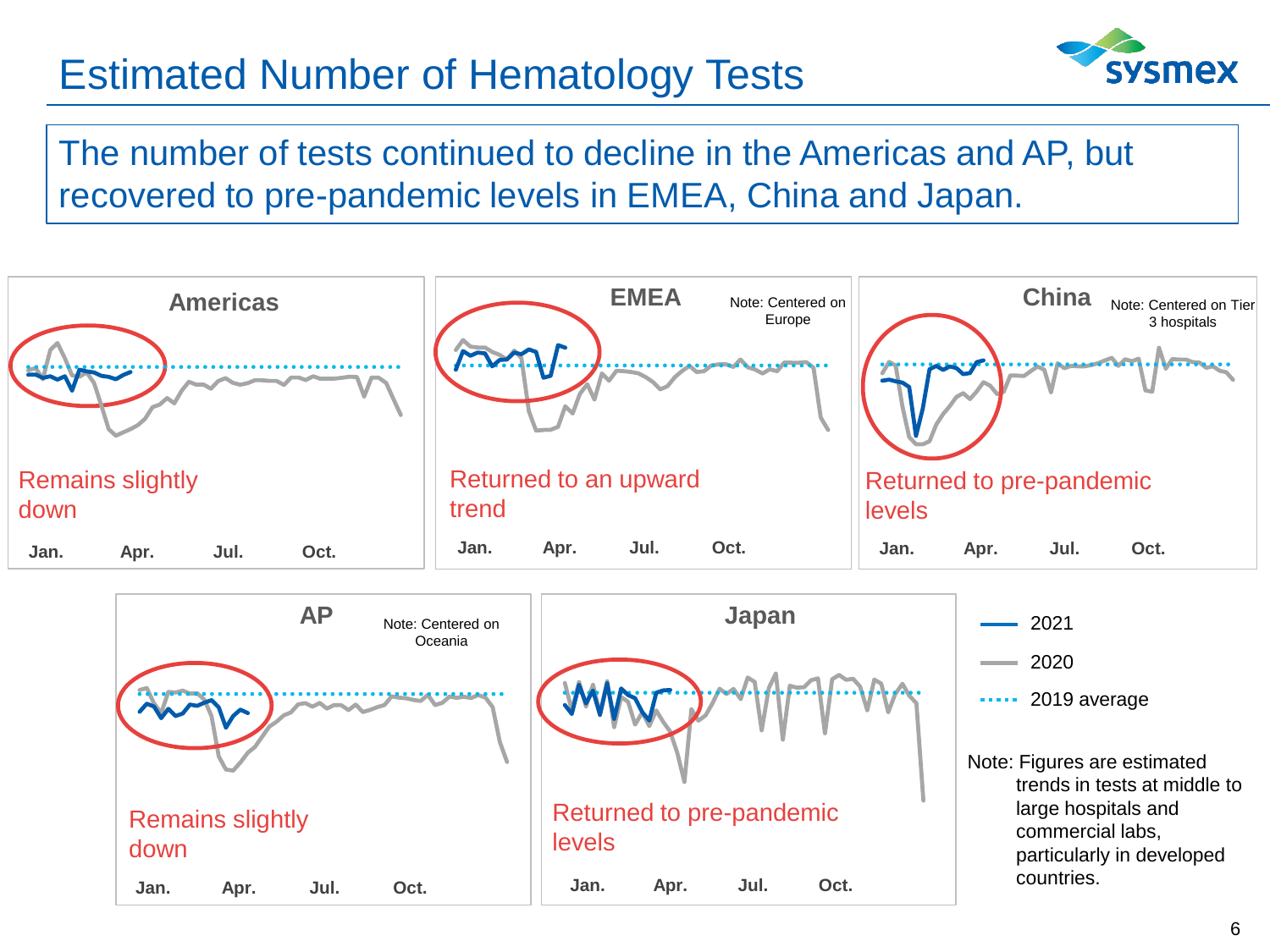## Breakdown of Net Sales (by Destination)

sysmex

Despite lower sales in the Americas and AP, due to the prolonged impact of COVID-19, net sales increased due to higher sales in EMEA, China and Japan.

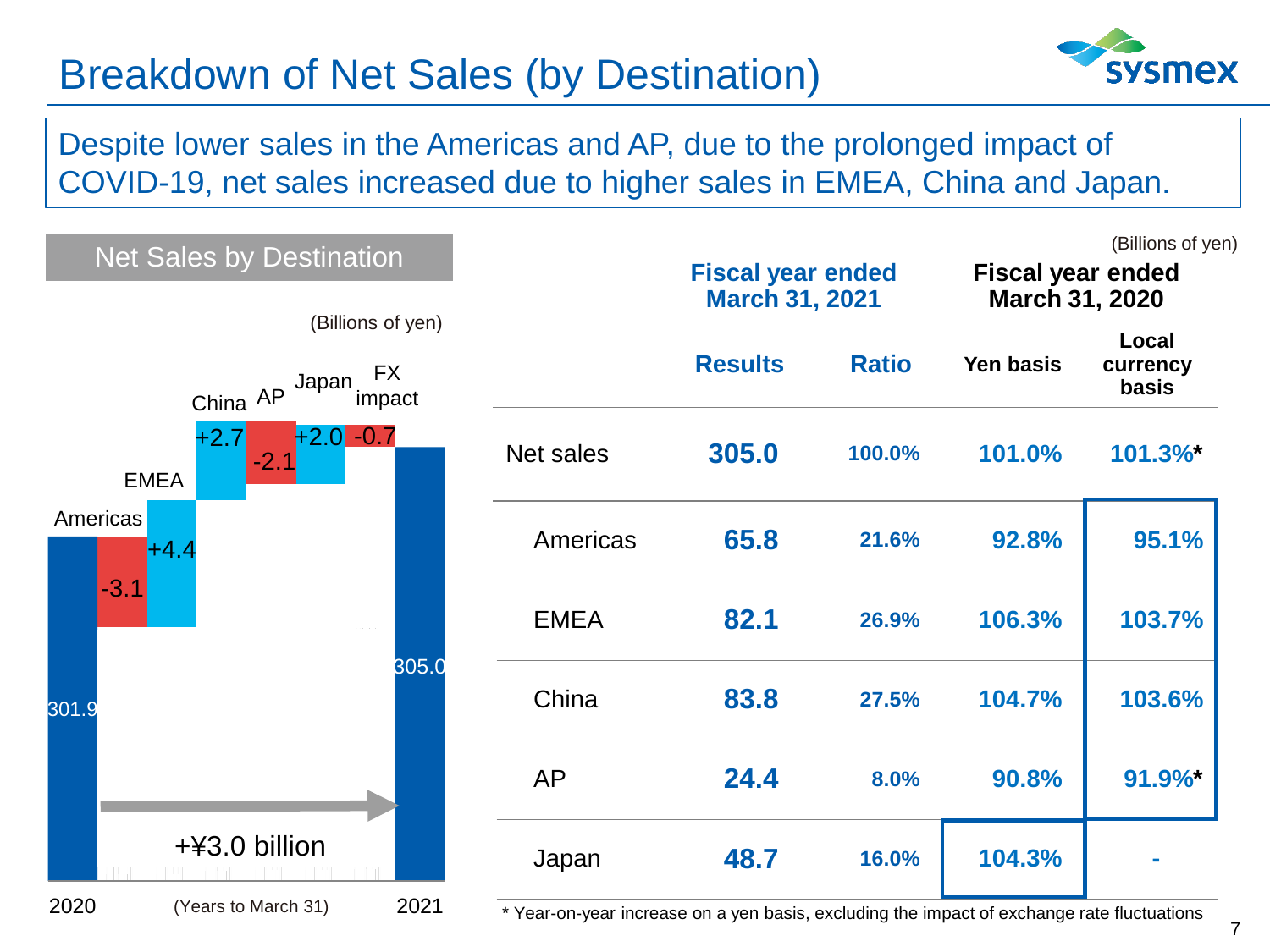# Breakdown of Net Sales (by Product Type)



### Sales of instruments and services rose, but reagent sales declined due to COVID-19.

|       |                                                       |                            |                 |                       |              |                                                              |       |                                | (Billions of yen)  |
|-------|-------------------------------------------------------|----------------------------|-----------------|-----------------------|--------------|--------------------------------------------------------------|-------|--------------------------------|--------------------|
|       | <b>Sales by Product Type</b>                          | (Billions of yen)          |                 | <b>March 31, 2021</b> |              | <b>Fiscal year ended Fiscal year ended</b><br>March 31, 2020 |       | YoY<br>(Previous<br>$period =$ | YoY at<br>previous |
|       | Reagents                                              | FX impact                  |                 | <b>Results</b>        | <b>Ratio</b> | <b>Results</b>                                               | Ratio | 100%)                          | year's rate        |
|       | Services<br>Instruments<br>$+3.7$<br>$-2.5$<br>$+2.0$ | Others<br>$+0.6$<br>$-0.7$ | Net sales       | 305.0                 | 100.0%       |                                                              |       | 301.9 100.0% 101.0% 101.3%     |                    |
|       |                                                       |                            | Instruments     | 84.6                  | 27.8%        | 81.2                                                         |       | 26.9% 104.3% 104.6%            |                    |
|       |                                                       | 305.0                      | Reagents        | 170.3                 | 55.8%        | 173.1                                                        | 57.3% | 98.3%                          | 98.5%              |
| 301.9 |                                                       |                            | <b>Services</b> | 39.3                  | 12.9%        | 37.5                                                         |       | 12.4% <b>104.8% 105.4%</b>     |                    |
|       |                                                       |                            | <b>Others</b>   | 10.7                  | 3.5%         | 10.0                                                         |       | 3.3% 107.0% 106.7%             |                    |
| 2020  | (Years to March 31)                                   | 2021                       |                 |                       |              |                                                              |       |                                |                    |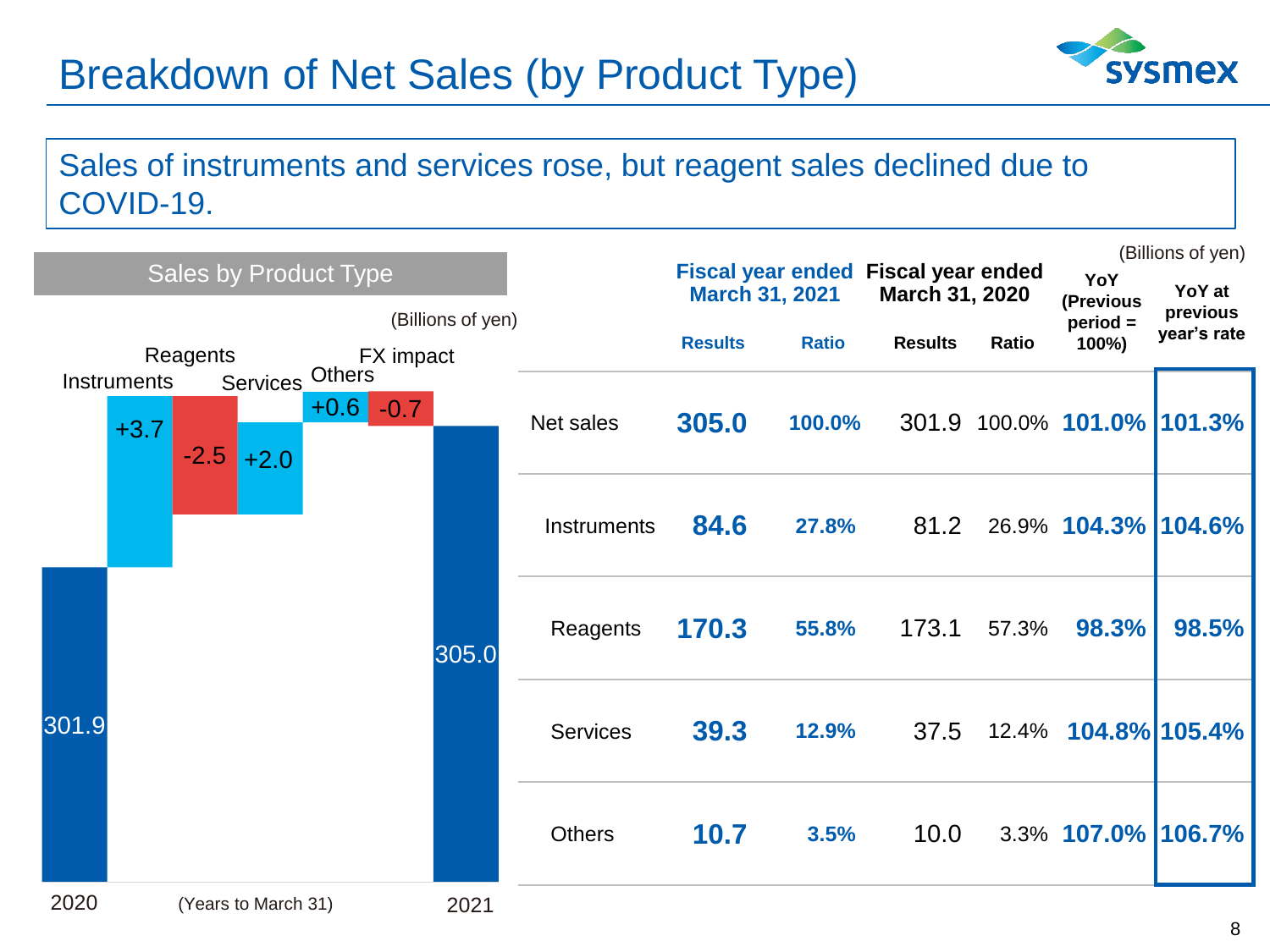

### Hematology sales were down due to COVID-19, but sales increased in all other fields.

(Billions of yen)



|                        | <b>Fiscal year</b><br>ended March<br>31, 2021 |              | <b>Fiscal year ended</b><br>March 31, 2020 |              | YoY<br>(Previous<br>$period =$ |             | YoY at<br>previous |  |  |  |
|------------------------|-----------------------------------------------|--------------|--------------------------------------------|--------------|--------------------------------|-------------|--------------------|--|--|--|
|                        | <b>Results</b>                                | <b>Ratio</b> | <b>Results</b>                             | <b>Ratio</b> | 100%)                          | year's rate |                    |  |  |  |
| Net sales              | 305.0                                         | 100.0%       | 301.9                                      |              | 100.0% 101.0%                  | 101.3%      |                    |  |  |  |
| Hematology             | 180.0                                         | 59.0%        | 187.2                                      | 62.0%        | 96.2%                          | 96.8%       |                    |  |  |  |
| Hemostasis             | 54.3                                          | 17.8%        | 48.2                                       | 16.0%        | 112.6%                         | 112.5%      |                    |  |  |  |
| <b>Urinalysis</b>      | 21.8                                          | 7.2%         | 21.2                                       |              | 7.0% 102.8%                    | 102.5%      |                    |  |  |  |
| Immuno-<br>chemistry   | 15.4                                          | 5.1%         | 14.8                                       |              | 4.9% 104.4%                    | 103.5%      |                    |  |  |  |
| Other IVD <sup>*</sup> | 19.5                                          | 6.4%         | 19.0                                       |              | 6.4% 102.5%                    |             |                    |  |  |  |
| <b>LS</b>              | 13.0                                          | 4.3%         | 11.2                                       | 3.7%         | 115.4%                         | 114.4%      |                    |  |  |  |
| <b>Others</b>          | 0.7                                           | 0.3%         |                                            |              |                                |             |                    |  |  |  |

\*Clinical chemistry, FCM, laboratory information systems, etc.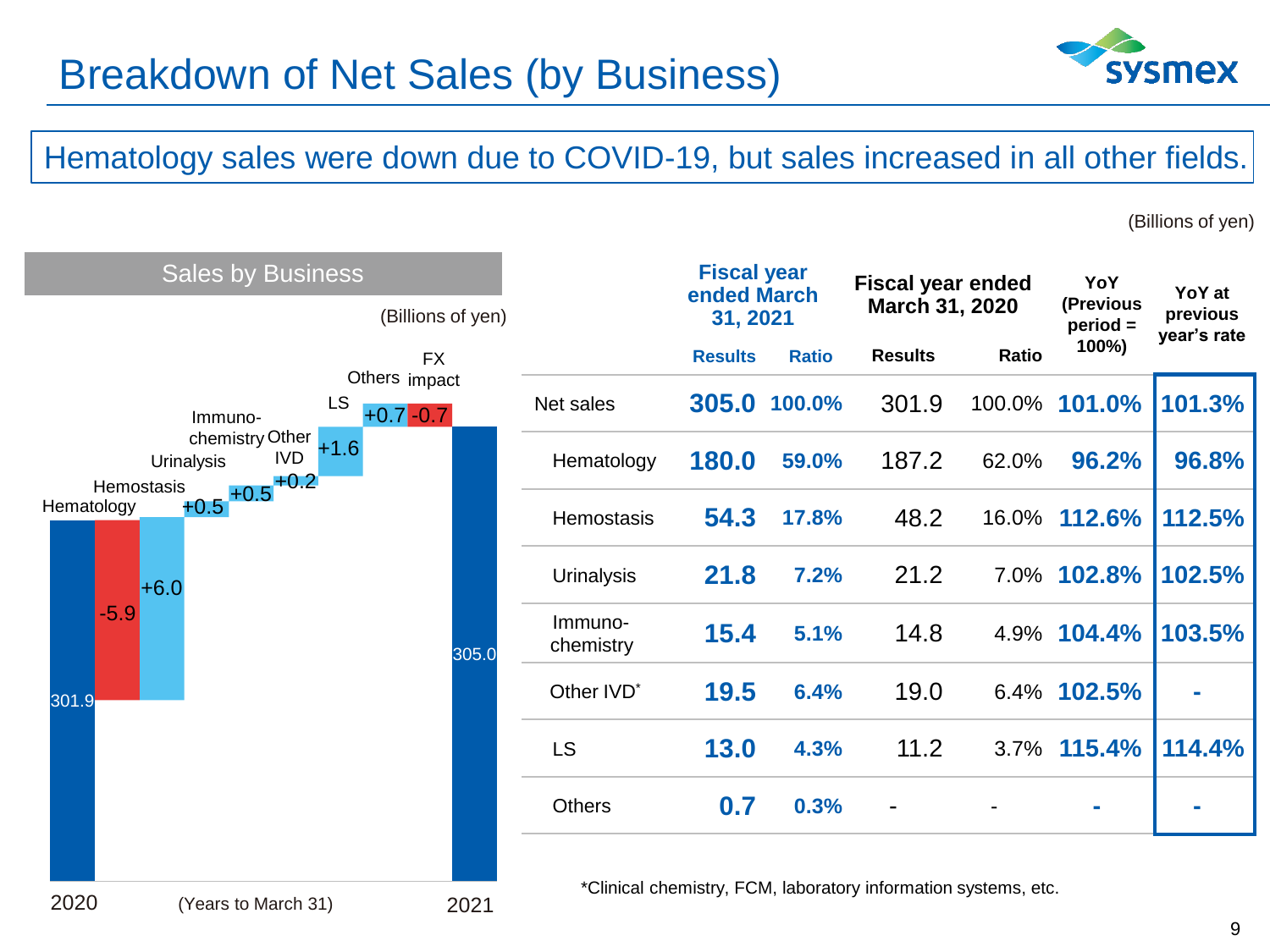# Breakdown of Operating Profit



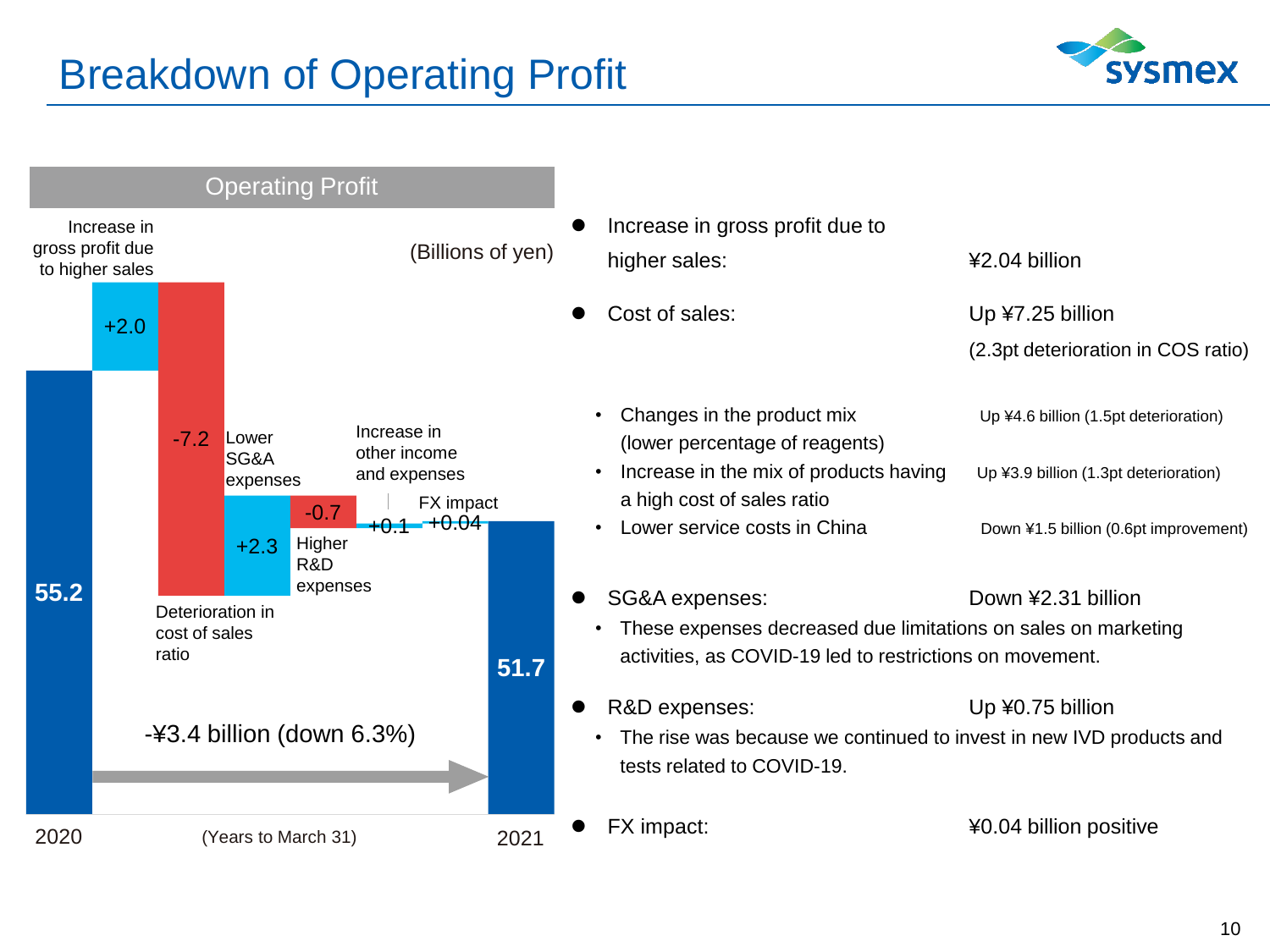# Breakdown of Assets and Liabilities/Equity



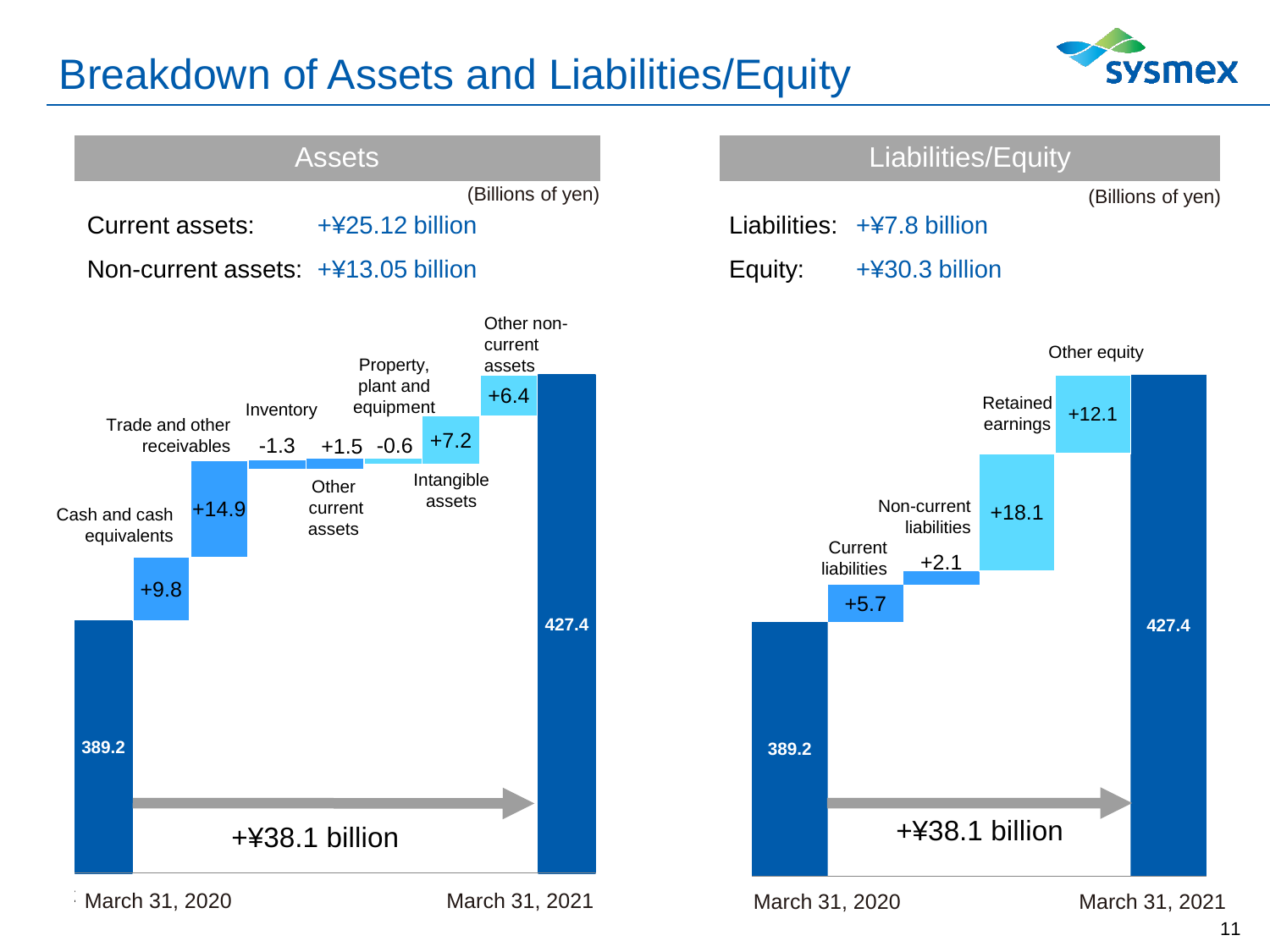## Consolidated Cash Flows



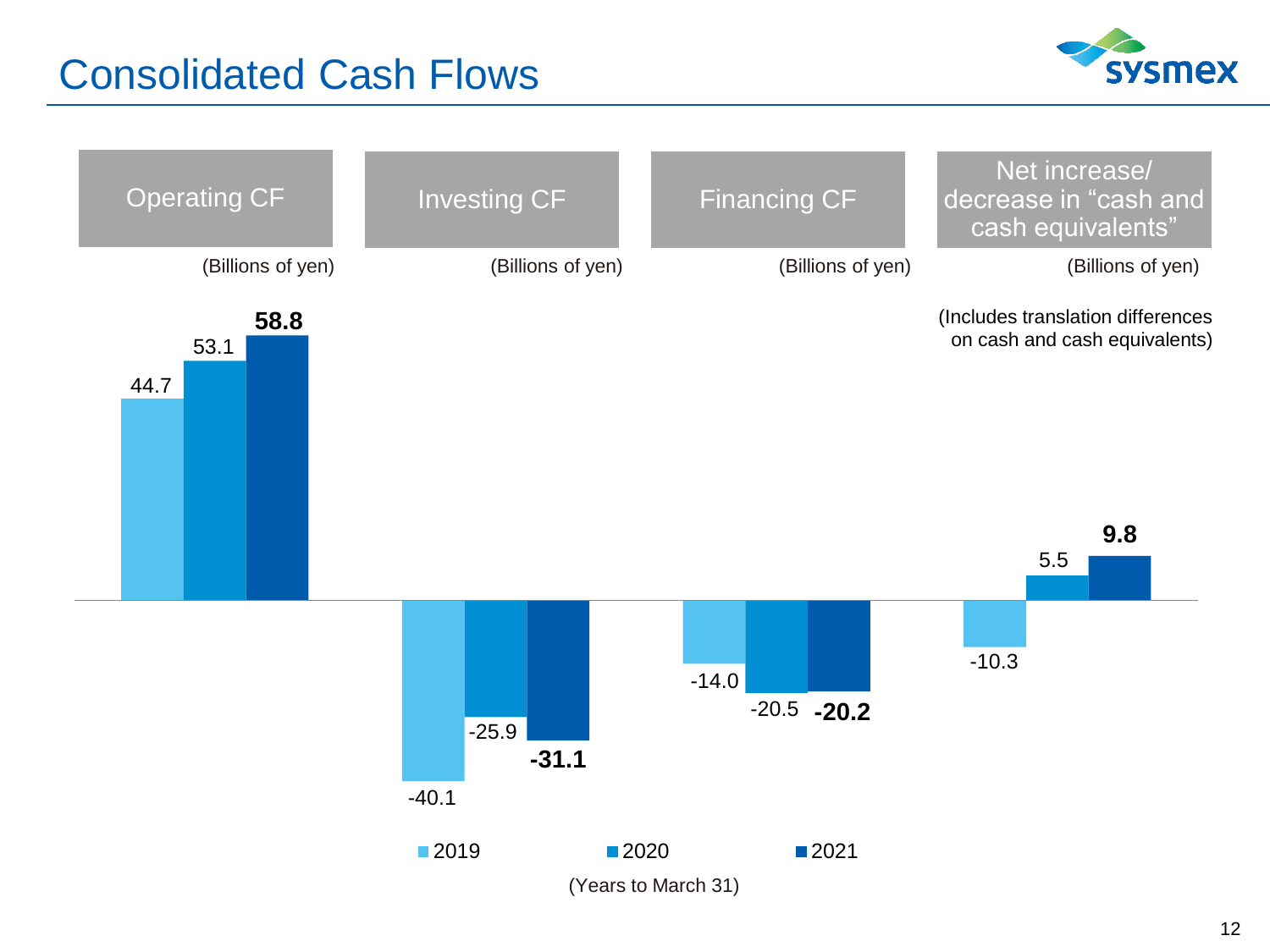# Topics (April 2020 to April 2021)

### IVD business

- Launched new automated hematology analyzers (Japan): the XR series and the XQ series
- In the hemostasis field, launched CN-6500/CN-3500 automated blood coagulation analyzers (Japan)
- Launched the XF-1600 flow cytometer (for research) (North America)
- Renewed agreement for global alliance in the hematology field with Roche
- Renewed agreement for global alliance with Siemens Healthineers in the hemostasis field

#### Life science business

- Received insurance coverage for liquid biopsy for colorectal cancer *RAS* gene mutation testing using high-sensitivity digital PCR (Japan)
- Launched a system that uses the OSNA™ method to detect breast cancer metastasis to the lymph nodes (China)

### Medical robotics

• Launched a surgical robot unit, the hinotori™ Surgical Robot System (Japan) and opened training centers in Kobe and Nagoya

### **Others**

- Sysmex announces its endorsement of the recommendations of the Task Force on Climate-Related Financial Disclosures
- Sysmex selected as one of the Global 100's Most Sustainable Companies in the Word for the fourth time
- Selected for inclusion in the Dow Jones Sustainability World Index for the fifth consecutive year







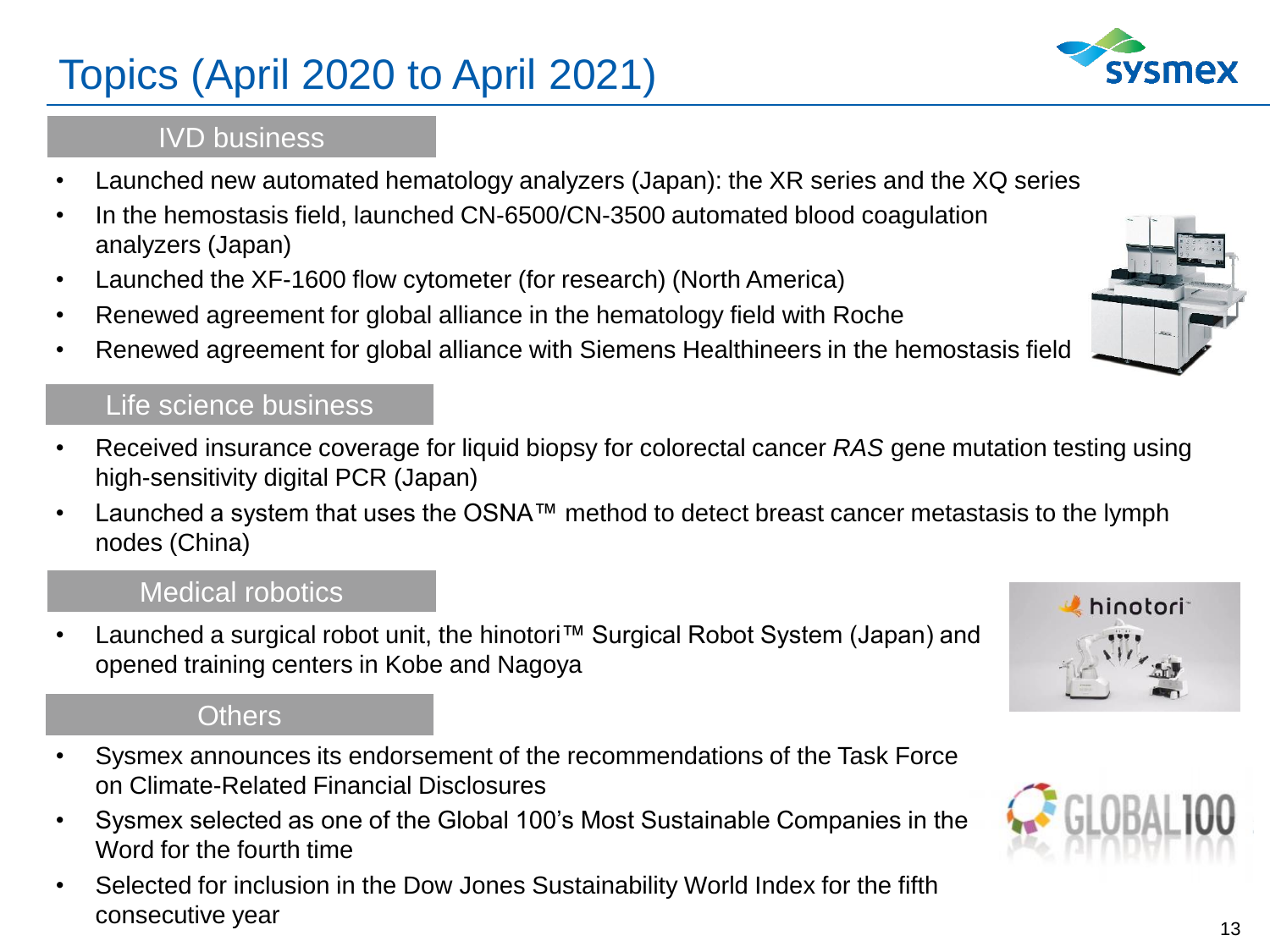# Initiatives Related to COVID-19 (Japan)



### Configure assays using our HISCL automated immunoassay system

#### Antigen test

• In November 2020, received manufacturing and marketing approval and insurance coverage (measurement of nasopharyngeal and nasal swabs)

#### Antibody test

- In June 2020, launched an antibody lab assay service (for research) and antibody measurement reagents (for research)
- Provided epidemiological studies and other information for research

#### Tests to predict severity and monitor treatment

- In July 2020, launched a lab assay service (for research) of six parameters closely related to COVID-19
- In February 2021, received insurance coverage, for the IFNλ3 reagent



Note: Our automated immunoassay system is capable of performing **measurements** that **are highly sensitive** in **17 minutes per sample (up to 200 samples/hour).**

HISCL-5000 automated immunoassay system

Note: Blue text indicates progress since Q4.

#### PCR testing

• In April 2021, obtained manufacturing and marketing approval, as well as insurance coverage, for a novel coronavirus detection reagent (RT-PCR method) for measurement in nasopharyngeal swabs, nasal swabs and saliva

#### Automated PCR testing robot system

- Developing system in collaboration with Kawasaki Heavy Industries and Medicaroid with the aim of rollout in large-scale facilities where large numbers of tests must be performed in a short period of time, as well as in airports and other locations
- In February 2021, launched a robot-based highvolume testing system that is unmanned and automated



- Sysmex to provide sample deactivation reagent, PCR testing instruments and reagents
- In April 2021, began evaluating utility, with a view to social implementation, in collaboration with Kyoto University Hospital and Kawasaki Heavy Industries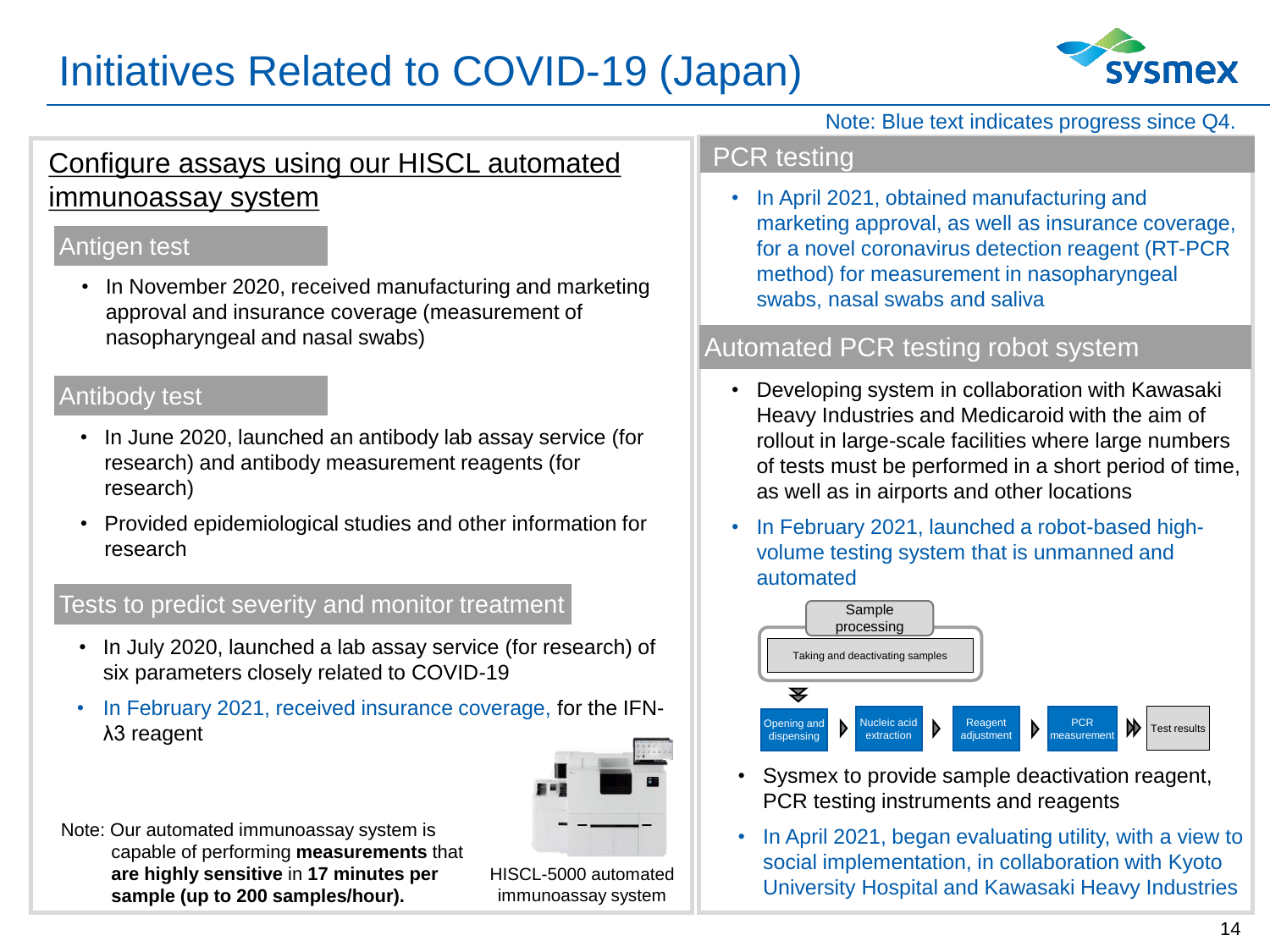# Information by Destination (Americas)





| (Billions of yen)  | <b>Fiscal year ended</b><br><b>March 31, 2021</b> | Fiscal year ended<br>March 31, 2020 | YoY<br>(Previous period = 100%) |                           |
|--------------------|---------------------------------------------------|-------------------------------------|---------------------------------|---------------------------|
|                    |                                                   |                                     | (Yen basis)                     | (Local currency<br>basis) |
| <b>Sales</b>       | 65.8                                              | 71.0                                | 92.8%                           | 95.1%                     |
| <b>Instruments</b> | 18.5                                              | 22.1                                | 83.5%                           | 85.6%                     |
| Reagents           | 29.5                                              | 31.5                                | 93.7%                           | 96.1%                     |
| Services, others   | 17.8                                              | 17.3                                | 102.9%                          | 105.6%                    |

#### **Particularly in North America, COVID-19 led to lower sales of hematology instruments. As a result, sales for the region were down.**

- ⚫ Instruments: Sales decreased due to the impact of COVID-19 on the hematology field, although a new product launch led to higher sales in the urinalysis field in North America.
- ⚫ Reagents: Testing demand is recovering, but sales in the hematology field were down, both in North America and in Central and South America, leading to lower reagent sales.

#### **Topics**

⚫ In North America, we have recommenced sales promotion activities by sales staff who have completed vaccination regimens.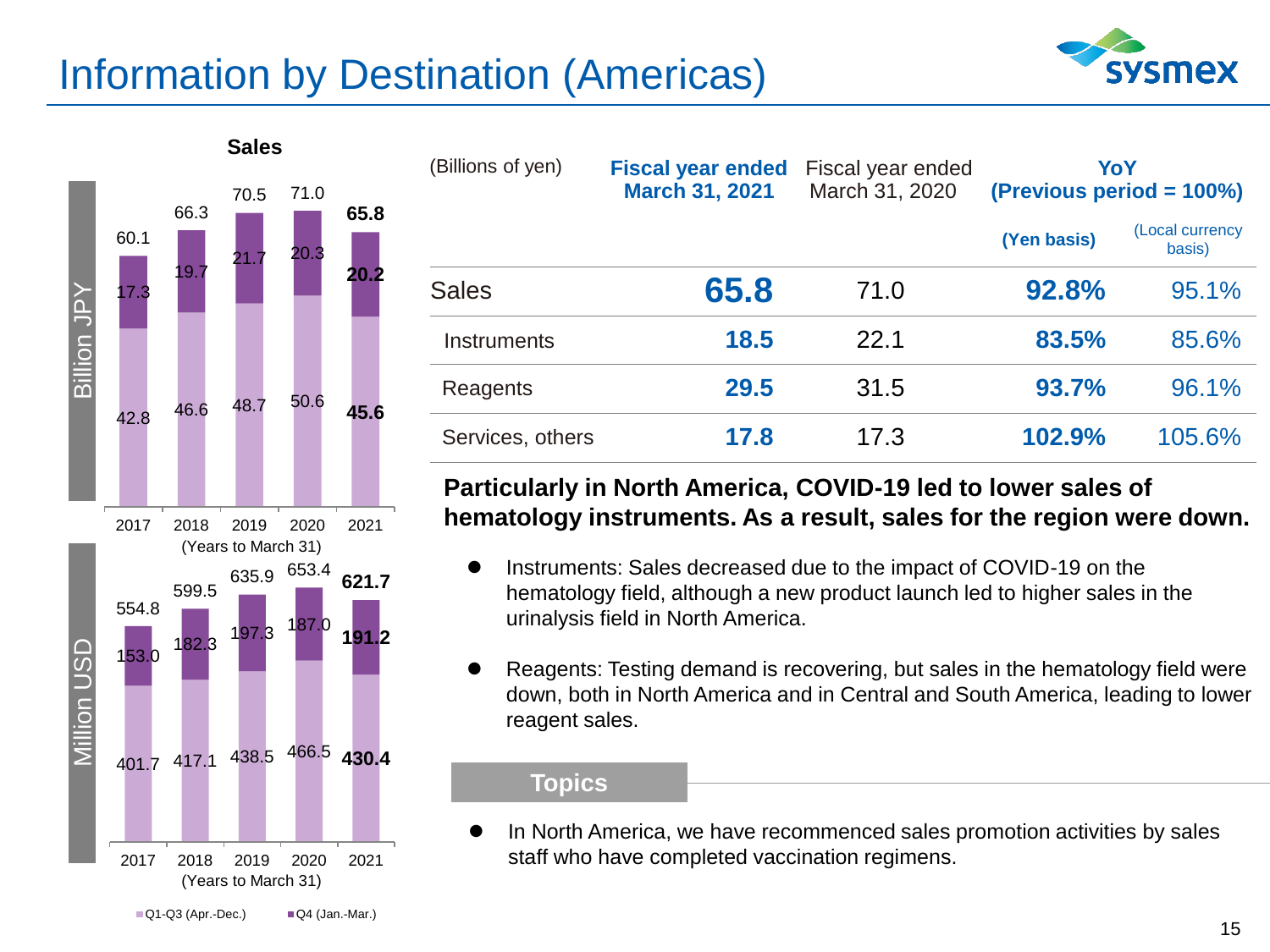# Information by Destination (EMEA)





| (Billions of yen)  | <b>Fiscal year ended</b><br><b>March 31, 2021</b> | Fiscal year ended<br>March 31, 2020 |             | YoY<br>(Previous period = 100%) |
|--------------------|---------------------------------------------------|-------------------------------------|-------------|---------------------------------|
|                    |                                                   |                                     | (Yen basis) | (Local currency<br>basis)       |
| <b>Sales</b>       | 82.1                                              | 77.2                                | 106.3%      | 103.7%                          |
| <b>Instruments</b> | 22.8                                              | 21.0                                | 108.4%      | 106.1%                          |
| Reagents           | 45.9                                              | 44.1                                | 104.1%      | 101.4%                          |
| Services, others   | 13.4                                              | 12.1                                | 110.7%      | 107.9%                          |

**Sales in this region rose despite the impact of COVID-19, owing mainly to higher instrument sales in the hematology and hemostasis fields.** 

- Instruments: Sales were up, thanks to an order from a large commercial lab and the acquisition of an urgent COVID-19 tender in Russia.
- ⚫ Reagents: Sales were up, due to recovery following the COVID-19 impact and higher sales in the hemostasis field.

#### **Topics**

- We established Sysmex Portugal and commenced direct sales in the Iberian region (February).
- We were selected as one of the top 100 companies (as Great Place to Work) in Germany.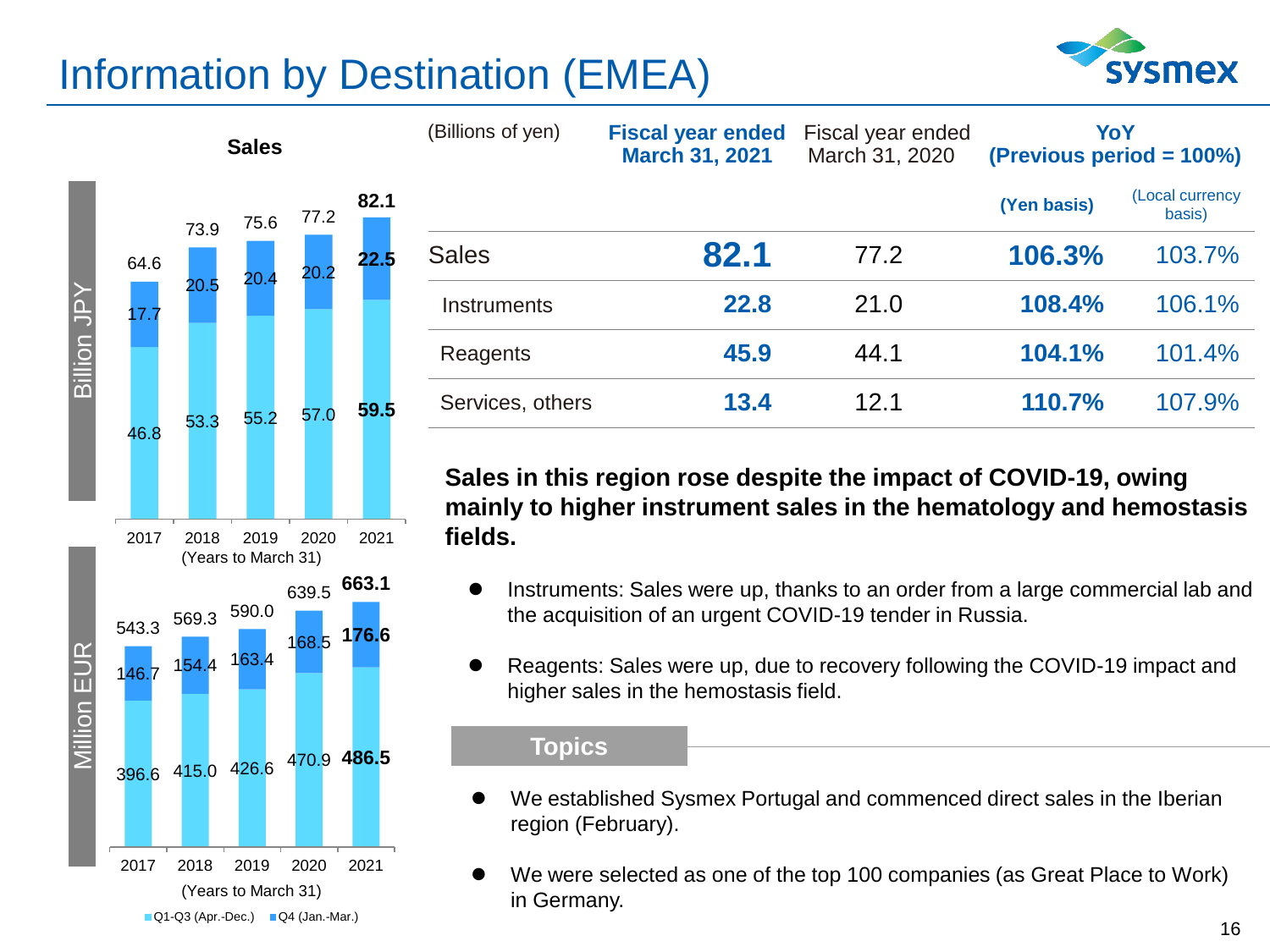# Information by Destination (China)





| (Billions of yen) | <b>Fiscal year ended</b><br><b>March 31, 2021</b> | Fiscal year ended<br>March 31, 2020 | YoY<br>(Previous period = 100%) |                           |
|-------------------|---------------------------------------------------|-------------------------------------|---------------------------------|---------------------------|
|                   |                                                   |                                     | (Yen basis)                     | (Local currency<br>basis) |
| <b>Sales</b>      | 83.8                                              | 80.0                                | 104.7%                          | 103.6%                    |
| Instruments       | 26.4                                              | 21.4                                | 123.3%                          | 122.1%                    |
| Reagents          | 49.3                                              | 50.3                                | 97.9%                           | 96.8%                     |
| Services, others  | 8.0                                               | 8.2                                 | 97.8%                           | 96.8%                     |

#### **Reagent sales decreased due to COVID-19, but instrument sales rose in all fields. As a result, sales for the region increased.**

- ⚫ Instruments: Sales rose substantially, due to favorable sales of new products in the hemostasis field and increased demand for CRP (inflammation marker) testing in the hematology field.
- ⚫ Reagents: Sales recovered from the COVID-19 impact in the second-half but were down overall due to lower first-half demand.

#### **Topics**

⚫ In Q4, we began local production of a concentrated reagent in the hematology field.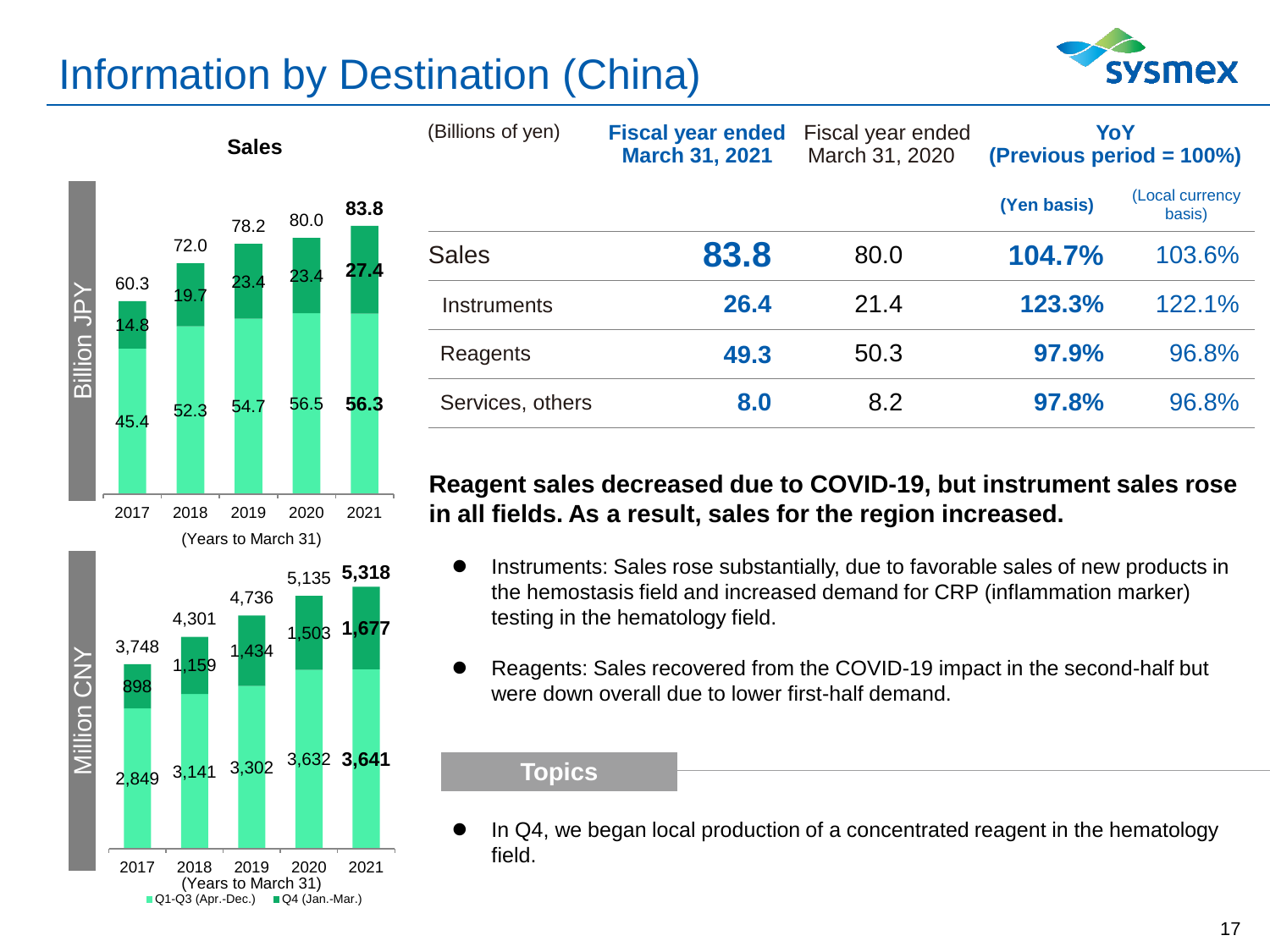# Information by Destination (AP)





**Sales**

| (Billions of yen) | <b>Fiscal year ended</b><br><b>March 31, 2021</b> | Fiscal year ended<br>March 31, 2020 | YoY<br>(Previous period =<br>$100\%$ |
|-------------------|---------------------------------------------------|-------------------------------------|--------------------------------------|
|                   |                                                   |                                     | (Yen basis)                          |
| <b>Sales</b>      | 24.4                                              | 26.9                                | 90.8%<br>(91.9%                      |
| Instruments       | 6.4                                               | 6.2                                 | 103.6%                               |
| Reagents          | 15.9                                              | 18.1                                | 87.7%                                |
| Services, others  | 2.0                                               | 2.4                                 | 82.1%                                |

Note: Figures in parentheses exclude the impact of exchange rate fluctuations.

#### **Sales were down, as COVID-19 affected reagent sales, while instrument sales were up due to the acquisition of a tender in South Asia.**

- ⚫ Instruments: Sales were up, due to the acquisition of a tender in the hematology field in India and the launch of new hemostasis products at a large commercial lab in Australia.
- ⚫ Reagents: Although sales in the hemostasis field was up, reagent sales were down mainly in the hematology and urinalysis fields due to COVID-19 and an outbreak of dengue fever in the previous fiscal year.

#### **Topics**

We will continue to monitor trends in India and other countries experiencing a resurgence in the number of COVID-19 cases.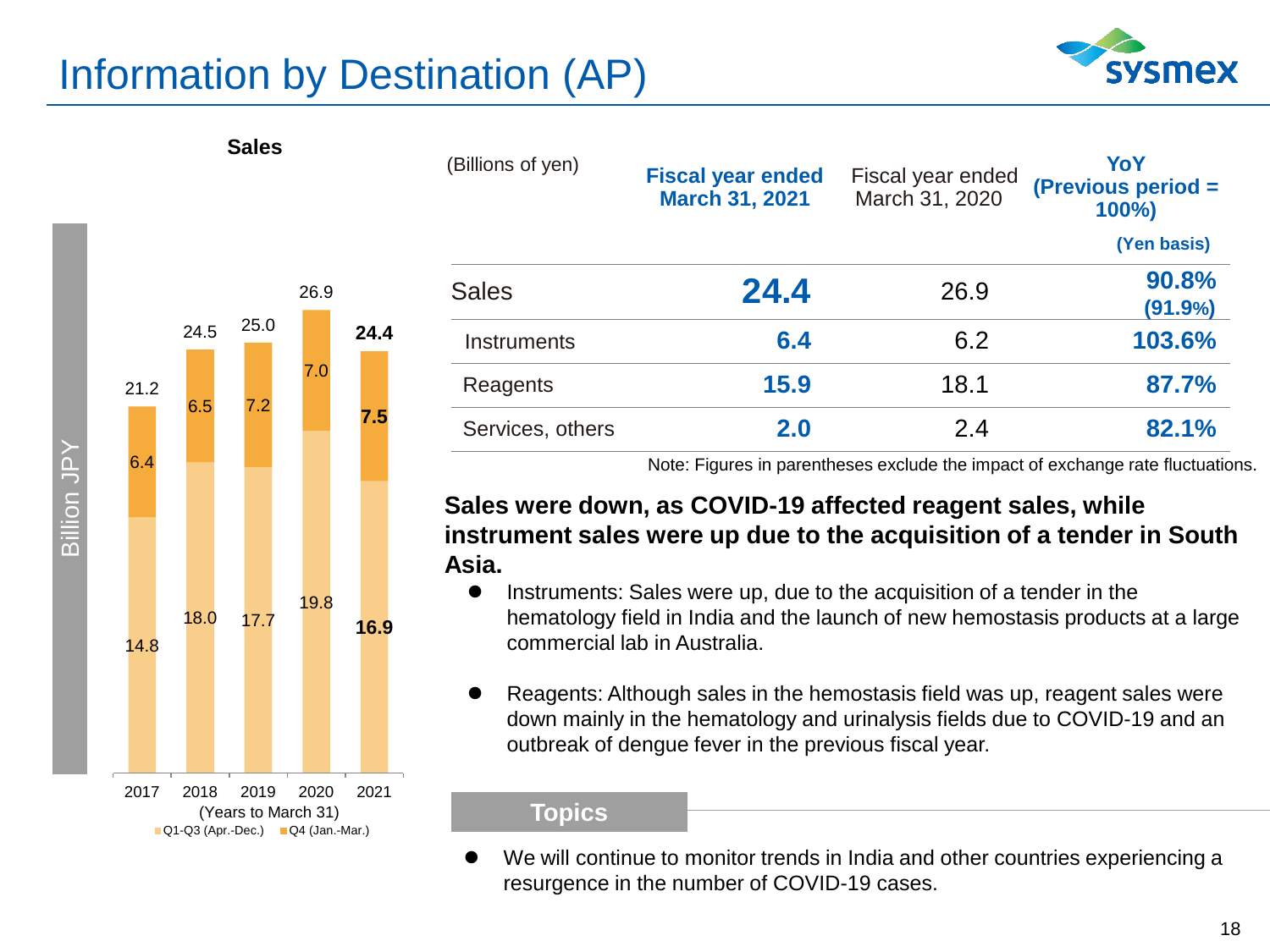# Information by Destination (Japan)



| (Billions of yen)  | <b>Fiscal year ended</b><br><b>March 31, 2021</b> | Fiscal year ended<br>March 31, 2020 | YoY<br>(Previous period =<br>$100\%$ |
|--------------------|---------------------------------------------------|-------------------------------------|--------------------------------------|
|                    |                                                   |                                     | (Yen basis)                          |
| <b>Sales</b>       | 48.7                                              | 46.7                                | 104.3%                               |
| <b>Instruments</b> | 10.4                                              | 10.2                                | 101.3%                               |
| Reagents           | 29.5                                              | 28.9                                | 102.0%                               |
| Services, others   | 8.7                                               | 7.4                                 | 117.6%                               |

#### **Sales for the region rose, owing to higher sales of hematology instruments and surgical support robots. Also, reagent sales rose in relation to COVID-19 testing.**

- ⚫ Instruments: Sales were up slightly, due to sales of hematology instruments to a large commercial lab and the launch of hinotori.
- ⚫ Reagents: Reagent sales rose, despite lower sales in the urinalysis and immunochemistry fields, due to higher sales in the hemostasis and life science fields in relation to COVID-19 testing.

#### **Topics**

- We launched new hematology products (XR Series, XQ Series).
- We obtained manufacturing and marketing approval, as well as insurance coverage, for a novel coronavirus detection reagent (RT-PCR method).



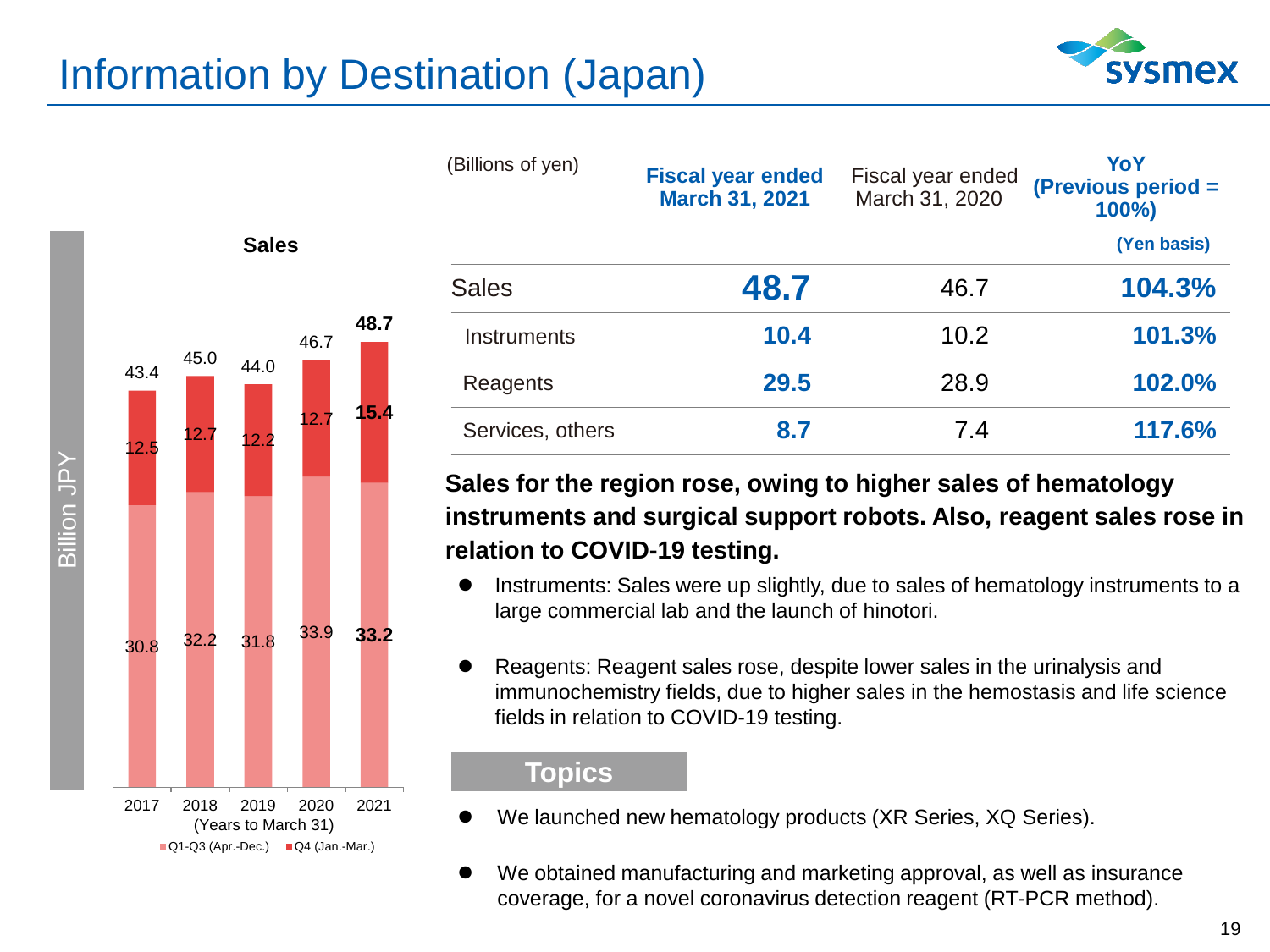

・Dividend amounts are the same as for the fiscal year ended March 31, 2020. The dividend payout ratio is 45.4%.

|                                                          | <b>Interim</b><br>dividend | Year-end<br>dividend | <b>Total</b> | Dividend ratio |
|----------------------------------------------------------|----------------------------|----------------------|--------------|----------------|
| Fiscal year ended<br>March 31, 2020                      | 436                        | ¥36                  | 472          | 43.1%          |
| <b>Fiscal year ended</b><br>March 31, 2021<br>(proposal) | 436                        | $436*$               | 472          | 45.4%          |

\*To be proposed at the 54th Ordinary General Meeting of Shareholders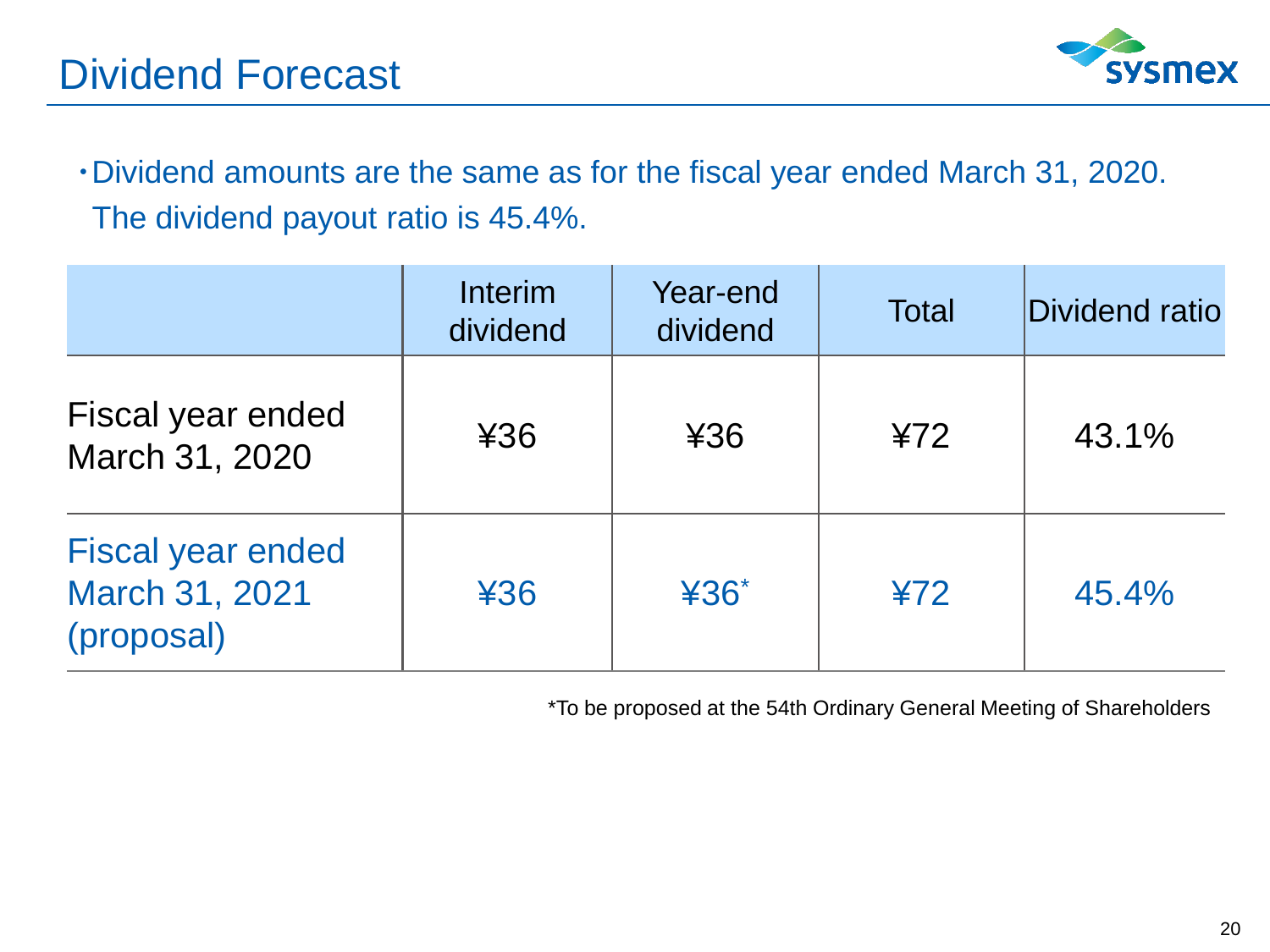

# 2. Review of the Previous Mid-Term Management Plan (Announced May 2019)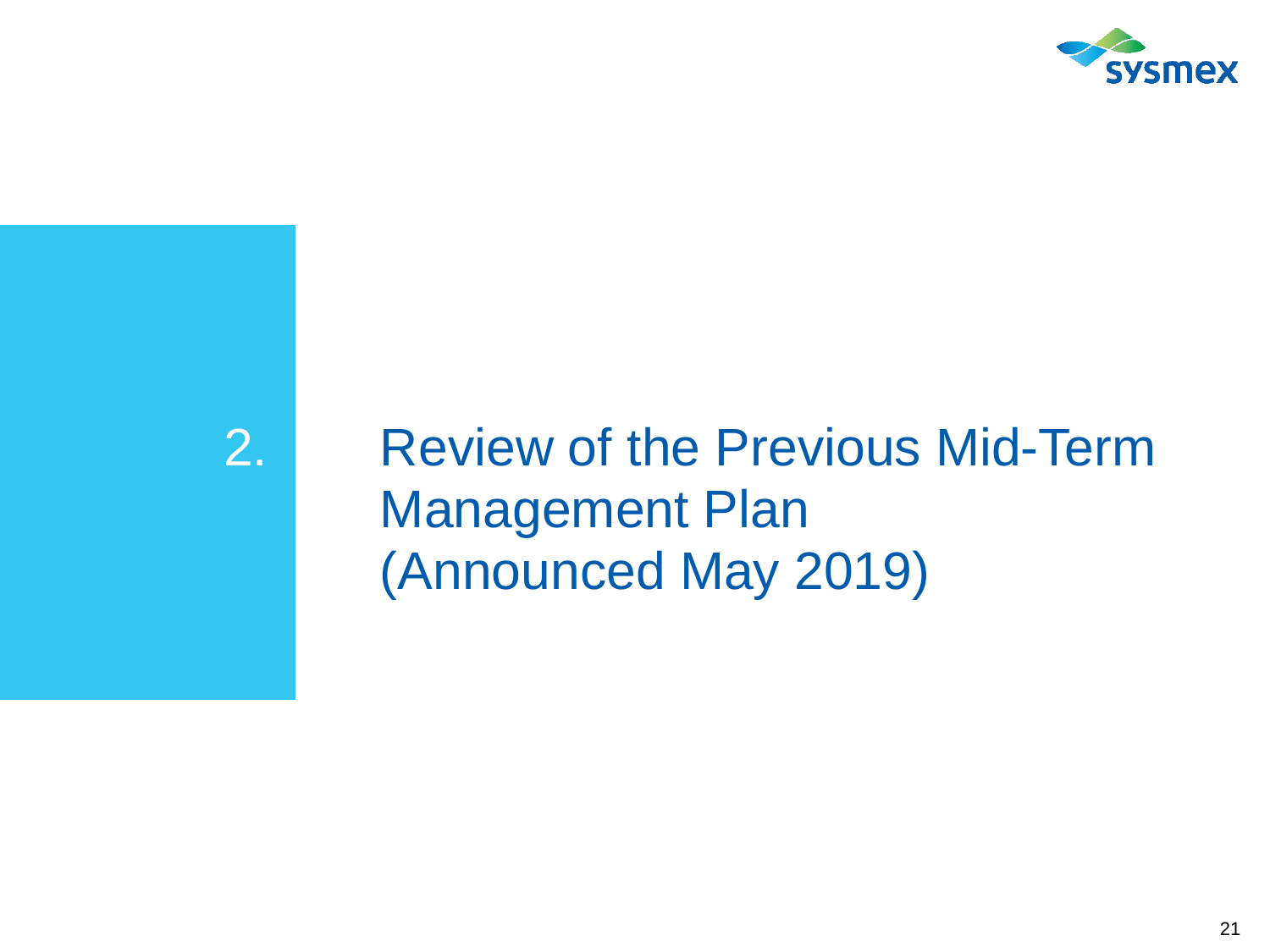# Review of the Previous Mid-Term Management Plan (Financial Indicators)



Although net sales continued to climb, the COVID-19 pandemic led to a sluggish rate of growth and profitability.

(Billions of yen)

|                                        | <b>Results for the</b><br>fiscal year ended<br><b>March 31, 2020</b> | <b>Results for the</b><br>fiscal year ended<br><b>March 31, 2021</b> | <b>Targets for the</b><br>fiscal year ending<br><b>March 21, 2022</b> |
|----------------------------------------|----------------------------------------------------------------------|----------------------------------------------------------------------|-----------------------------------------------------------------------|
| Net sales                              | 301.98                                                               | 305.07                                                               | 380.00                                                                |
| Operating profit<br>(Operating margin) | 55.28<br>(18.3)                                                      | 51.79<br>(17.0)                                                      | 78.00<br>(20.5)                                                       |
| <b>ROE</b> (%)                         | 12.9                                                                 | 11.3                                                                 | 18.0                                                                  |
| <b>Free CF</b>                         | 27.27                                                                | 27.68                                                                | 40.0                                                                  |
| <b>Operating CF</b>                    | 53.18                                                                | 58.81                                                                | 75.0                                                                  |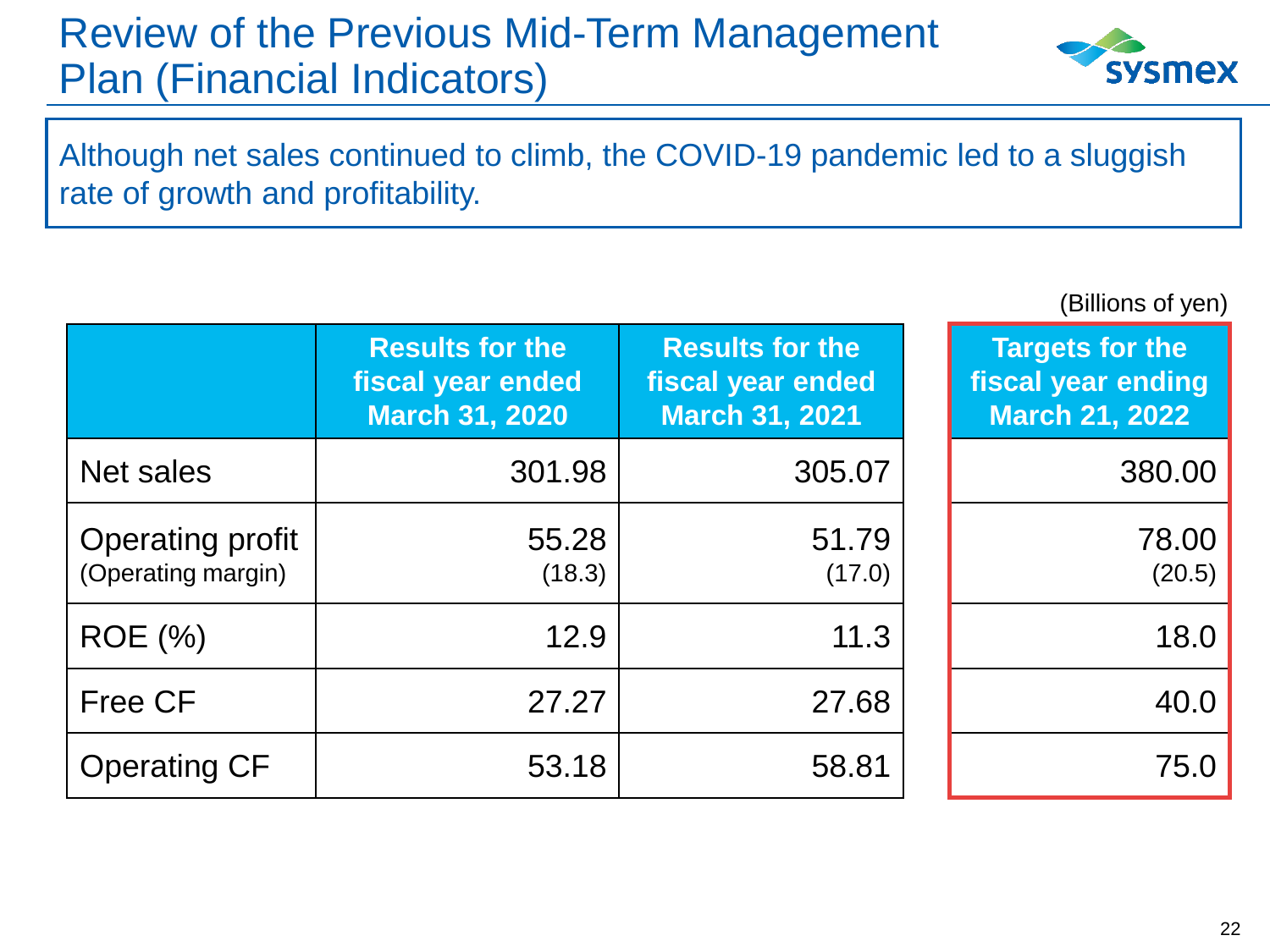# Review of the Previous Mid-Term Management Plan (Key Initiatives)



### Promoted initiatives to ensure future growth and enhance management quality

|                 |           | <b>Results</b>                                                                                                                                          |
|-----------------|-----------|---------------------------------------------------------------------------------------------------------------------------------------------------------|
|                 |           | <b>Reinforce strong growth in the hematology field</b> (through new product launches and a move<br>to direct sales in India and the Iberian peninsular) |
| <b>Business</b> | $\bullet$ | Form alliances in the urinalysis field and launch new products in North America                                                                         |
|                 | $\bullet$ | <b>Renew alliances in the hemostasis field</b> (move to direct sales in some countries, roll out the CN<br>Series globally)                             |
|                 | $\bullet$ | <b>Expand the life science business</b> (Japanese insurance coverage for the NCC Oncopanel, OSNA<br>launch in China)                                    |
|                 | $\bullet$ | Launch COVID-19-related products and services (Japan)                                                                                                   |
|                 | $\bullet$ | Launch hinotori surgical support robot (Japan)                                                                                                          |
|                 | $\bullet$ | Introduce a job-based HR management system based on a global HR policy                                                                                  |
|                 | $\bullet$ | Introduce smart work with a view to work style reform                                                                                                   |
|                 | $\bullet$ | Promote a digital transformation project                                                                                                                |
| Management      | $\bullet$ | Establish the Internal Control Office to enhance management quality and reinforce Group<br>governance                                                   |
|                 | $\bullet$ | Clarify endorsement of recommendations by the Task Force on Climate-related Financial<br><b>Disclosures (TCFD)</b>                                      |
|                 |           |                                                                                                                                                         |

#### Ongoing issues

Management

Management

- **Enhance new product development capabilities and speed**
- **Obtain regulatory approval swiftly**
- **Boost productivity**

Business

**Business** 

- **Respond to the "new normal"**
- **Transform HR management**
- **Contribute to a sustainable society**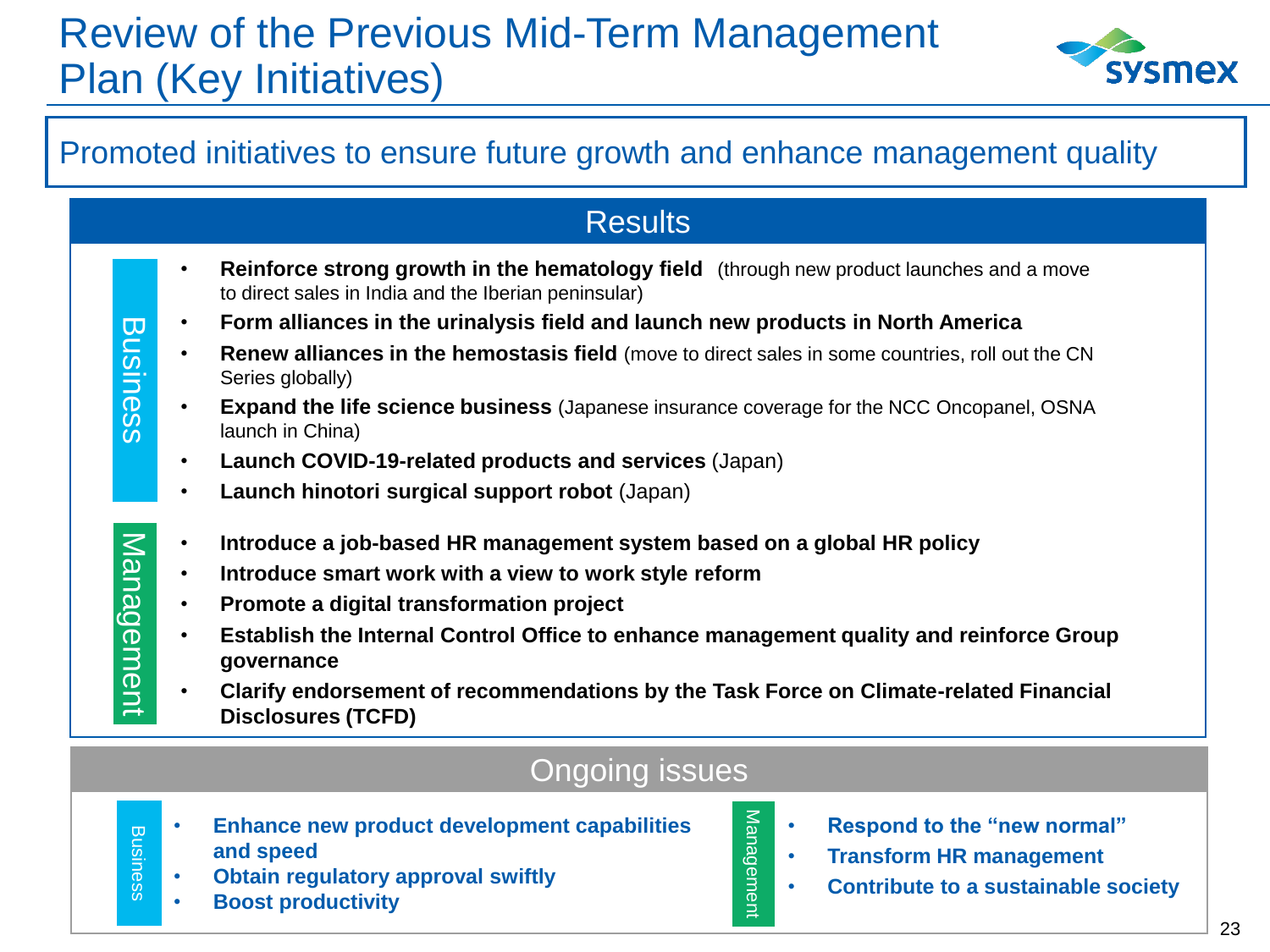

# 3. Mid-Term Management Plan (Fiscal Years Ending March 31, 2022 to 2024)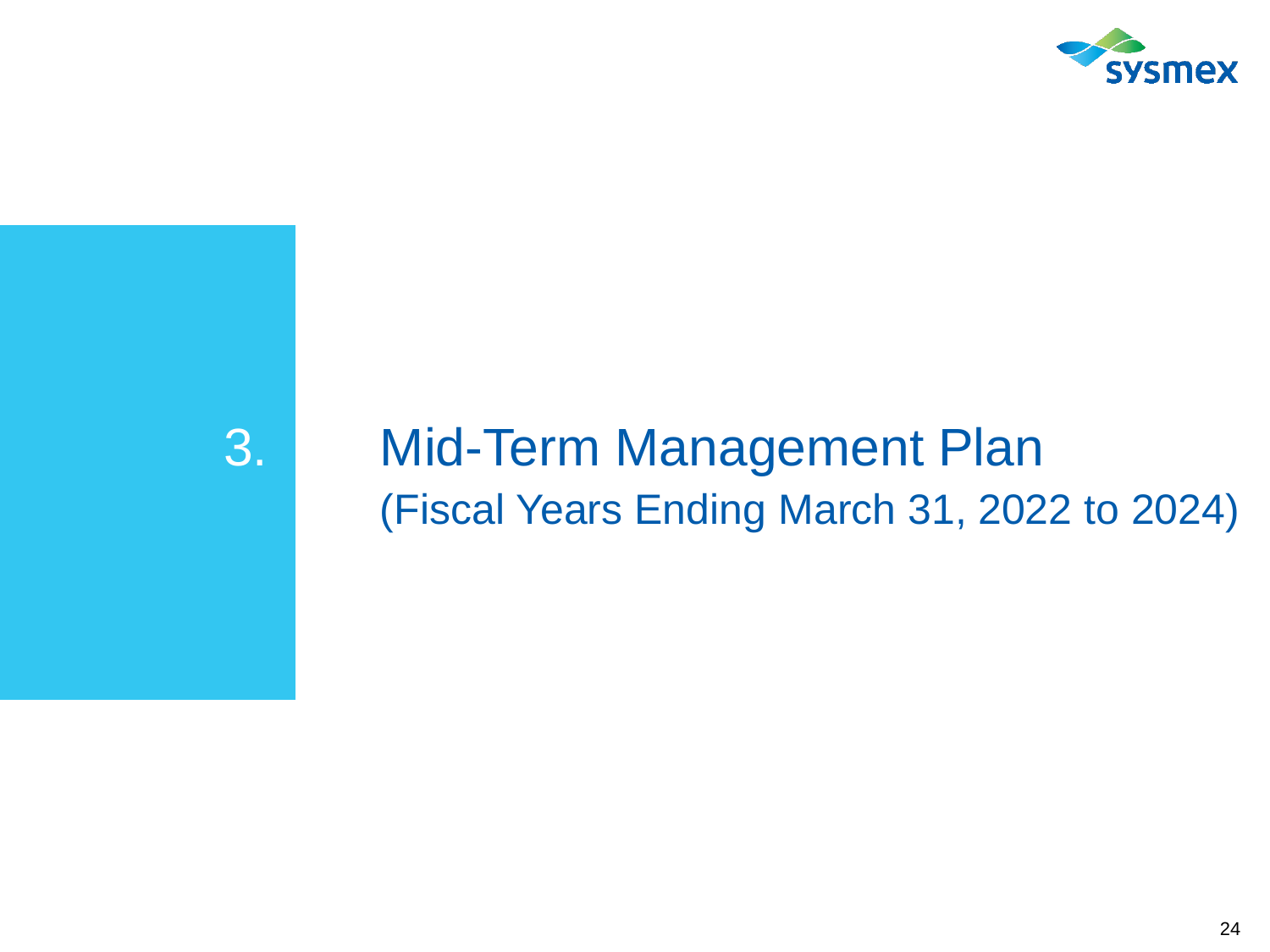

### Management environment

- **Unstable political conditions, unclear economic conditions**
	- Need to balance infection prevention measures with rebuilding the economy
	- Mounting geopolitical risk
- **Changing social values, progress in work style reform**
	- Remote working gaining traction, working environments being put in place, increased labor productivity
- **Increasing urgency of measures to reduce environmental burden**
- **Acceleration of the digital transformation**

## Healthcare market

- **Impact of COVID-19 to continue for some time**
- **Balance between expanding the healthcare infrastructure and curtailing medical costs**
- **Changes in the way medical care is practiced, such as the growing prevalence of telemedicine**
- **Progress in the use of leading-edge technologies such as AI and robotics**
- **Manifestation of issues predating COVID-19**
	- Aging-related diseases, three major infectious diseases, antimicrobial resistance, increasing access to healthcare in developing countries, etc.

**The world is undergoing major upheaval, including social transformation due to COVID-19. Against this backdrop, we expect the healthcare market to continue growing in importance.**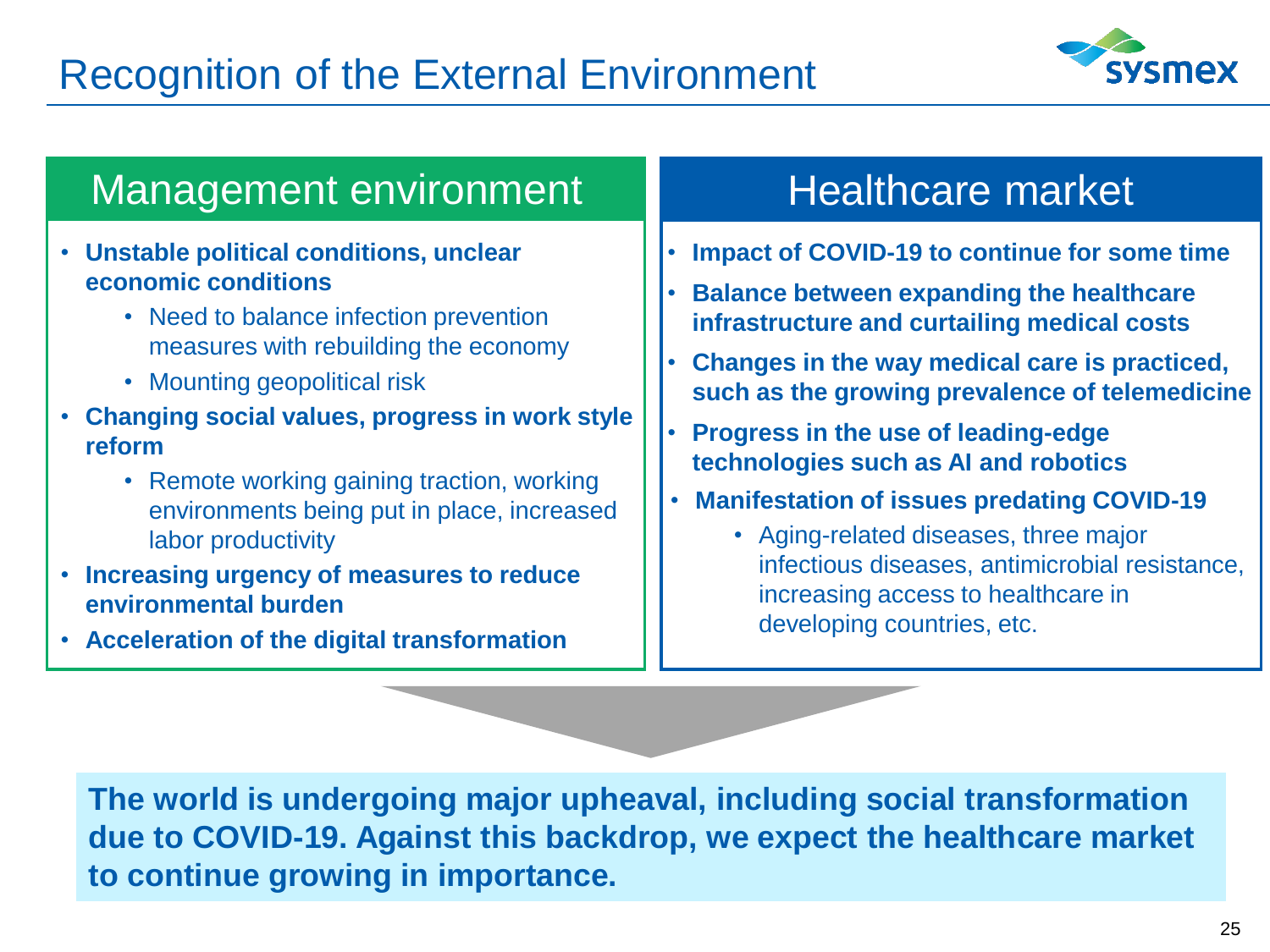# Overview of the Mid-Term Management Plan



Looking at the previous plan's success, resolving ongoing issues, and looking to the next stage

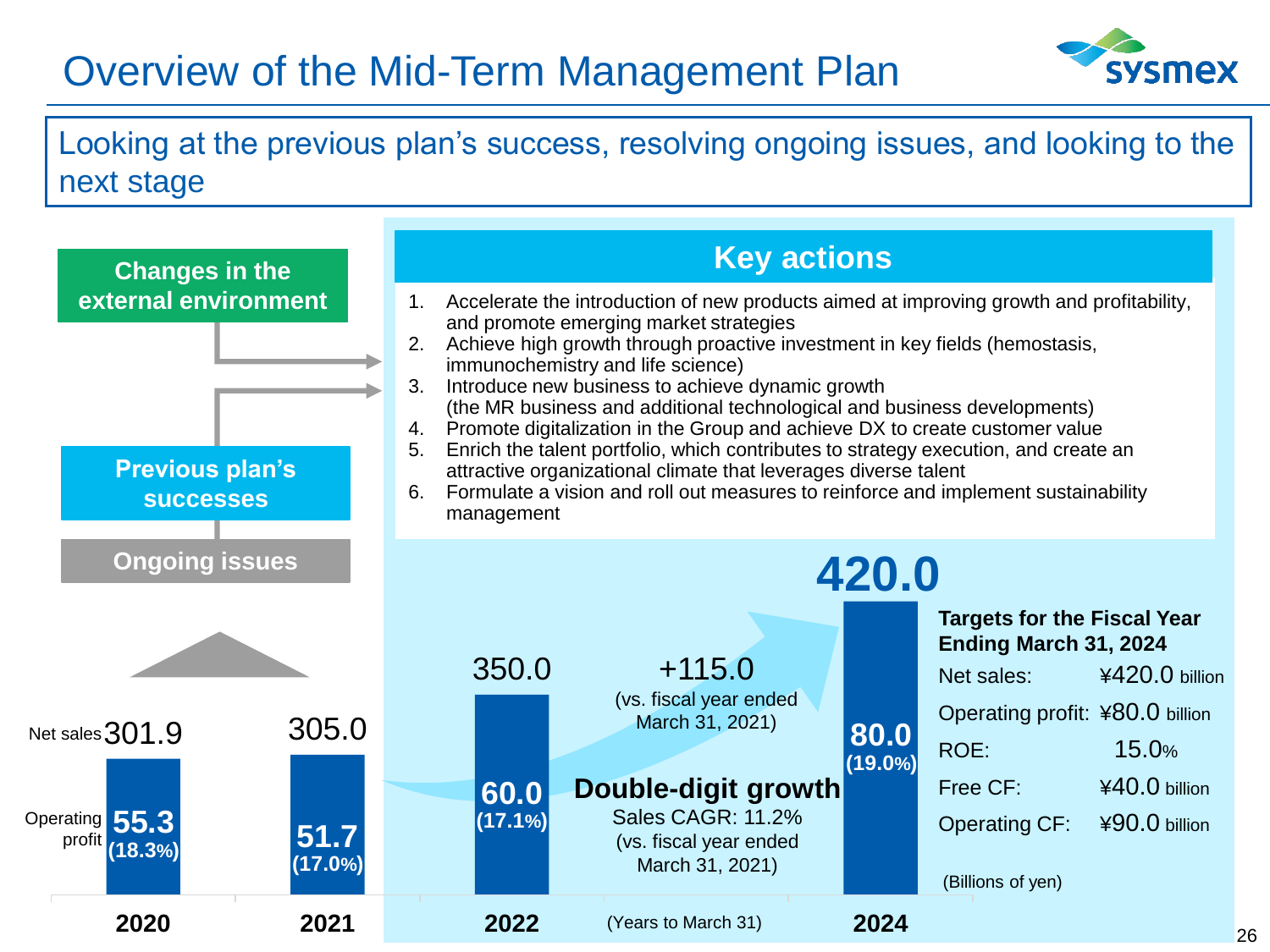# Key Actions 1 and 2



- **1. Accelerate the introduction of new products aimed at improving growth and profitability, and promote emerging market strategies**
- **2. Achieve high growth through proactive investment in key fields (hemostasis, immunochemistry and life science)**

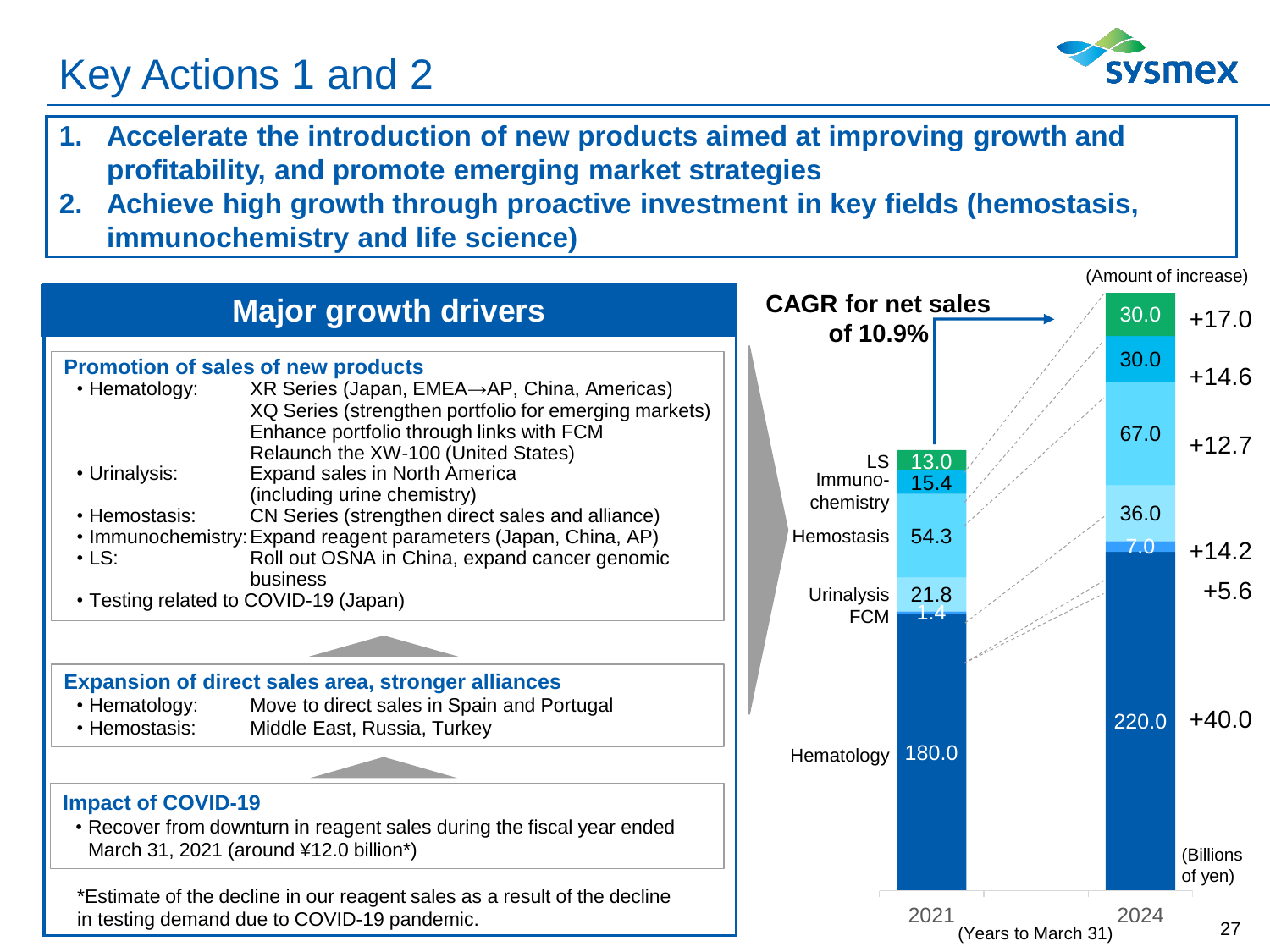# Key Actions 3 and 4



### **3. Introduce new business to achieve dynamic growth**

#### MR

- Establish a business base in Japan with the hinotori surgical support robot (¥10.0 billion in the fiscal year ending March 31, 2024)
- Steadily complete preparations for global rollout

#### Nascent fields

Note: These are fields where we will engage in technological and business development during the period of the plan.

- Astrego: Working to commercialize drug sensitivity testing for urinary tract infections
- Liquid biopsy: Working to commercialize testing for Alzheimer's disease and others
- ◼ Considering the digital health and medical data businesses

### **4. Promote digitalization in the Group and achieve DX to create customer value**

#### Internal

- Move business processes and data to the global standard
- Digitalize the value chain to facilitate seamless development, production, supply and support
- Reduce manual operations in order to augment productivity, speed and quality

#### Customers

- Expand the Caresphere portfolio and accelerate global development
- ◼ Promote the digitalization of services and training for customers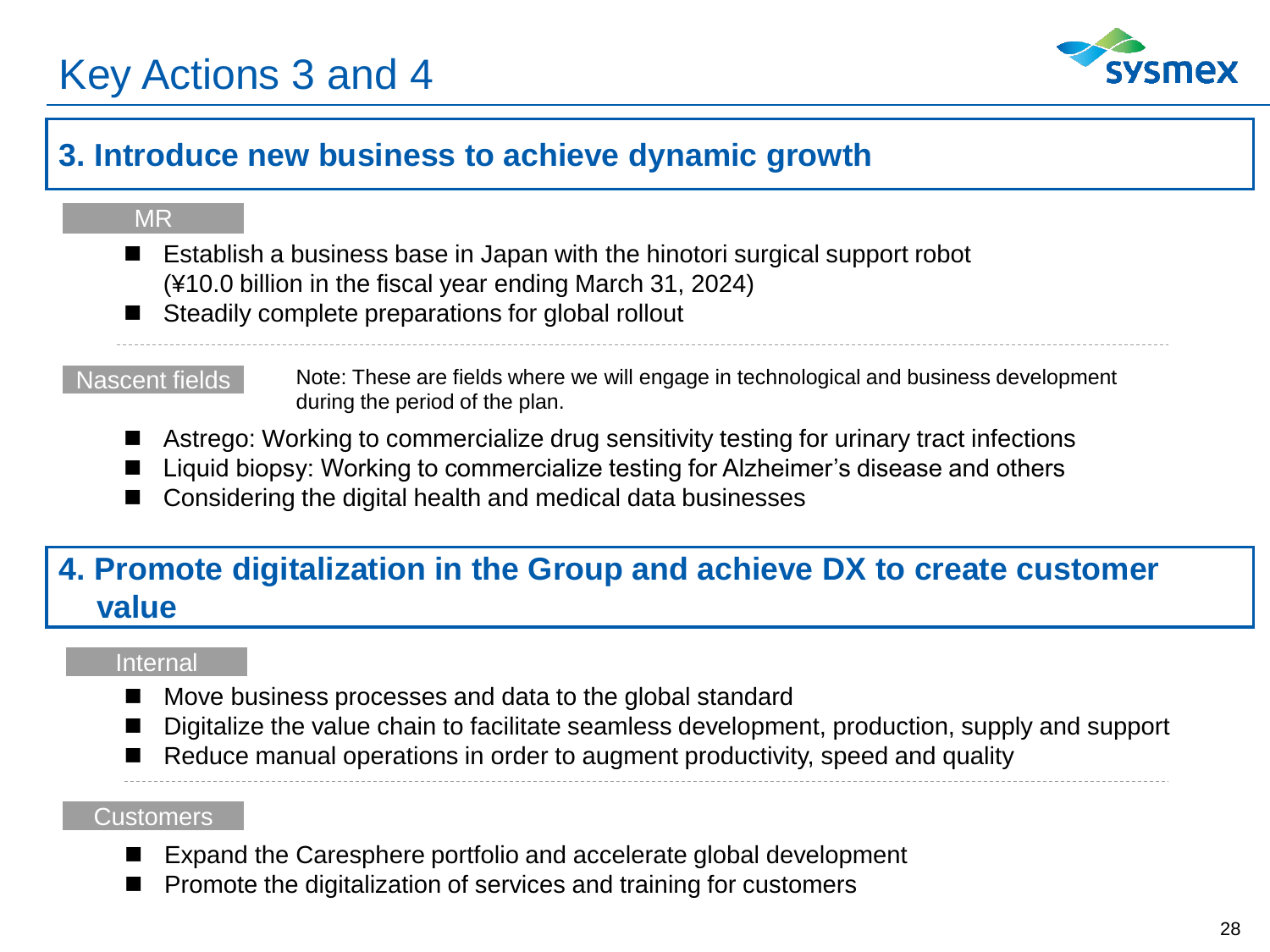# Key Actions 5 and 6



### **5. Enrich the talent portfolio, which contributes to strategy execution, and create an attractive organizational climate that leverages diverse talent**

#### Human resources

- ◼ Transform HR management through a job-based HR management system
- Build a global HR database to make human resources visible
- Acquire a competitive advantage by recruiting sophisticated and specialized human resources

#### Corporate culture

- Promote work style reform and diversity
- Enhance labor productivity through better engagement
- Implement health and productivity management measures to support employees' physical and mental health, and provide a workplace where all employees can realize their full potential

### **6. Formulate a vision and roll out measures to reinforce and implement sustainability management**

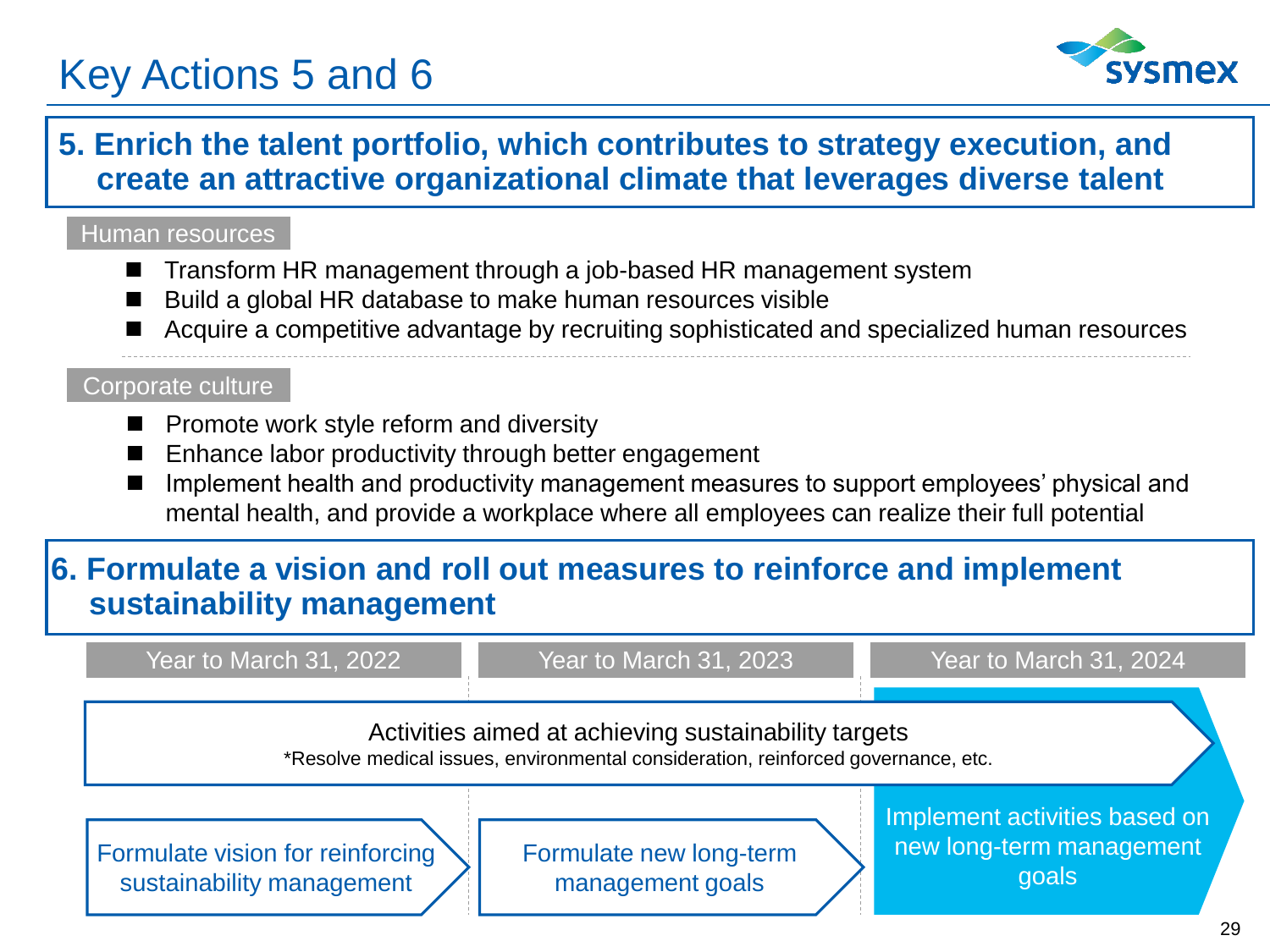# Key Areas of Investment during the Period of the Mid-Term Management Plan



| <b>R&amp;D</b>                                                                                                                                            |                                                           |                                                                                                                | <b>Sales and Service Structure</b>           |                                                                   |  |
|-----------------------------------------------------------------------------------------------------------------------------------------------------------|-----------------------------------------------------------|----------------------------------------------------------------------------------------------------------------|----------------------------------------------|-------------------------------------------------------------------|--|
| · Accelerate new product development<br><b>Enhance the diagnostics</b>                                                                                    |                                                           | <b>EMEA</b><br>Direct sales in the hematology field (Spain,<br>Portugal), direct sales in the hemostasis field | <b>Americas</b><br>Urinalysis field in North |                                                                   |  |
| <b>business</b><br>(Expand the hematology portfolio,                                                                                                      | <b>Engage in development</b><br>to cultivate new business | (Russia, Turkey, Middle East)                                                                                  |                                              | America (strengthen sales<br>and service capabilities)            |  |
| increase immunochemistry reagent<br>parameters, etc.)                                                                                                     | (Primary care, liquid biopsy, etc.)                       | China<br>Japan<br><b>Medical robotics</b><br>Reinforce direct<br>business<br>service capabilities              |                                              | <b>AP</b><br>India (strengthen sales<br>and service capabilities) |  |
| ·Promote global regulatory registration of<br>new products<br><b>New hematology products (XR, XQ Series)</b><br><b>New hemostasis product (CN Series)</b> |                                                           | <b>Recruit and cultivate</b><br>personnel who will support                                                     | <b>HR, Working Environment</b>               | Provide a comfortable                                             |  |
|                                                                                                                                                           |                                                           |                                                                                                                |                                              | working environment                                               |  |
| <b>Total investment: Expected amount of</b><br>approx. ¥90.0 billion*<br>(Reference: Approx. ¥64.0 billion in fiscal years ended                          |                                                           | growth                                                                                                         | <b>Others</b>                                |                                                                   |  |

#### **Promotion of Group Digitalization**

- Complete introduction of systems for global HR management, linking of design information, management of regulatory documentation and settlement of travel expenses
- Complete the standardization of business processes aimed at updating global core systems

**The digitalization of society is accelerating. Accordingly, we will go beyond the scope of our initial plan\*, applying advanced digital solutions in a host of fields throughout the Group.**

### **Total planned investment: Approx. ¥29.0 billion** \*May 2019 press release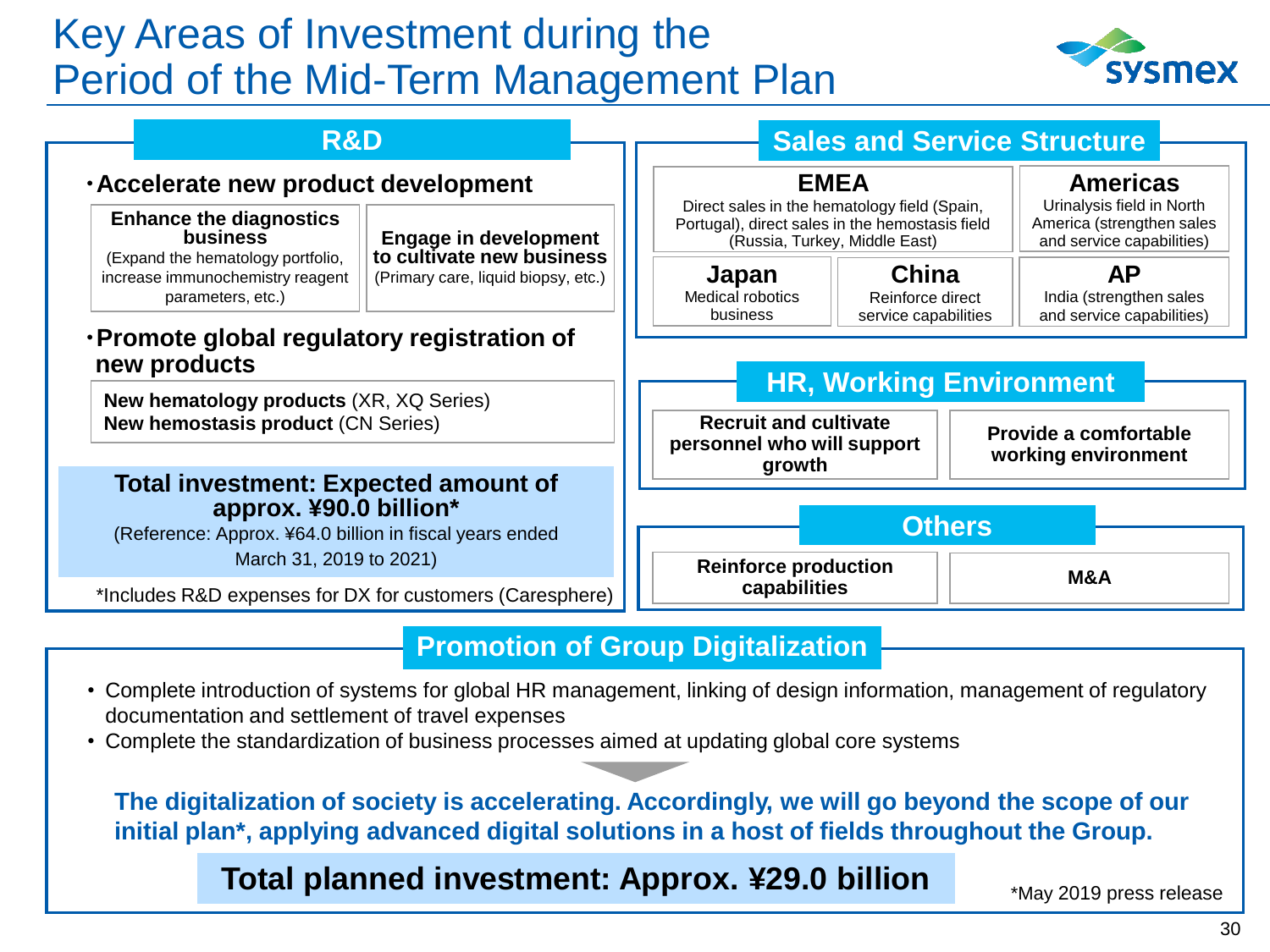Mid-Term Management Plan (Sustainability Targets)



|                                                  |           | Sysmex's materiality and major sustainability targets | <b>Major KPIs</b>                                                 | Targets for the<br>fiscal year<br>ending March<br>31, 2024 |
|--------------------------------------------------|-----------|-------------------------------------------------------|-------------------------------------------------------------------|------------------------------------------------------------|
|                                                  |           | <b>Resolution of medical issues through</b>           | Hematology market share                                           | $*2$                                                       |
| • Resolution of medical<br>issues through        |           | innovation                                            | Number of cancer genomic analyzed <sup>*1</sup>                   | $*2$                                                       |
| products and services                            |           | Improvement in accessibility to<br>healthcare         | Sales in emerging markets                                         | $*2$                                                       |
| • Responsible provision                          |           | <b>Pursuit of quality and trust</b>                   | Number of recalls                                                 | $*2$                                                       |
| of products and<br>services                      |           | Strengthening of supply chain<br>management           | CSR survey response rate                                          | 90%                                                        |
|                                                  |           | Provision of a comfortable working                    | <b>Engagement score</b>                                           | 75%                                                        |
|                                                  |           | environment                                           | Turnover rate                                                     | $*_{2}$                                                    |
| • Realization of an                              |           | Promotion of diversity and inclusion                  | Female managers ratio                                             | 17.0%                                                      |
| attractive workplace                             |           | Development of human resources                        | Training time per employee                                        | 40.0 hours                                                 |
|                                                  | $\bullet$ | Promotion of health and occupational                  | Total annual working hours <sup>*1</sup>                          | 1,950 hours                                                |
|                                                  |           | safety                                                | Lost-time injury frequency rate*1<br>Lost work day rate*1         | Less than 0.58<br>Less than 0.02                           |
|                                                  |           | <b>Environmental consideration through</b>            | Reduction of CO <sub>2</sub> emissions (instruments,<br>shipping) | <b>Cut 20%</b>                                             |
| Environmental<br>consideration                   |           | product lifecycle                                     | Reduction of water consumption<br>(instruments)                   | <b>Cut 10%</b>                                             |
| (Base year: fiscal year ended<br>March 31, 2017) | $\bullet$ | <b>Reduction in environmental burden</b>              | Reduction of CO <sub>2</sub> emissions (business<br>activities)   | <b>Cut 40%</b>                                             |
|                                                  |           | through activities at business offices                | Reduction of water consumption<br>(business activities)           | <b>Cut 5%</b>                                              |
|                                                  |           | Compliance                                            | Number of internal reports                                        | $*_{2}$                                                    |
| <b>Enhancement of</b>                            |           |                                                       | Number of unethical incidents                                     | $*2$                                                       |
| governance                                       |           | <b>Risk management</b>                                | Number of information securety trainees                           | $*2$                                                       |

\*1 Target: Sysmex Corporation on a non-consolidated basis

\*2 Set as a monitoring index; no target value has been set.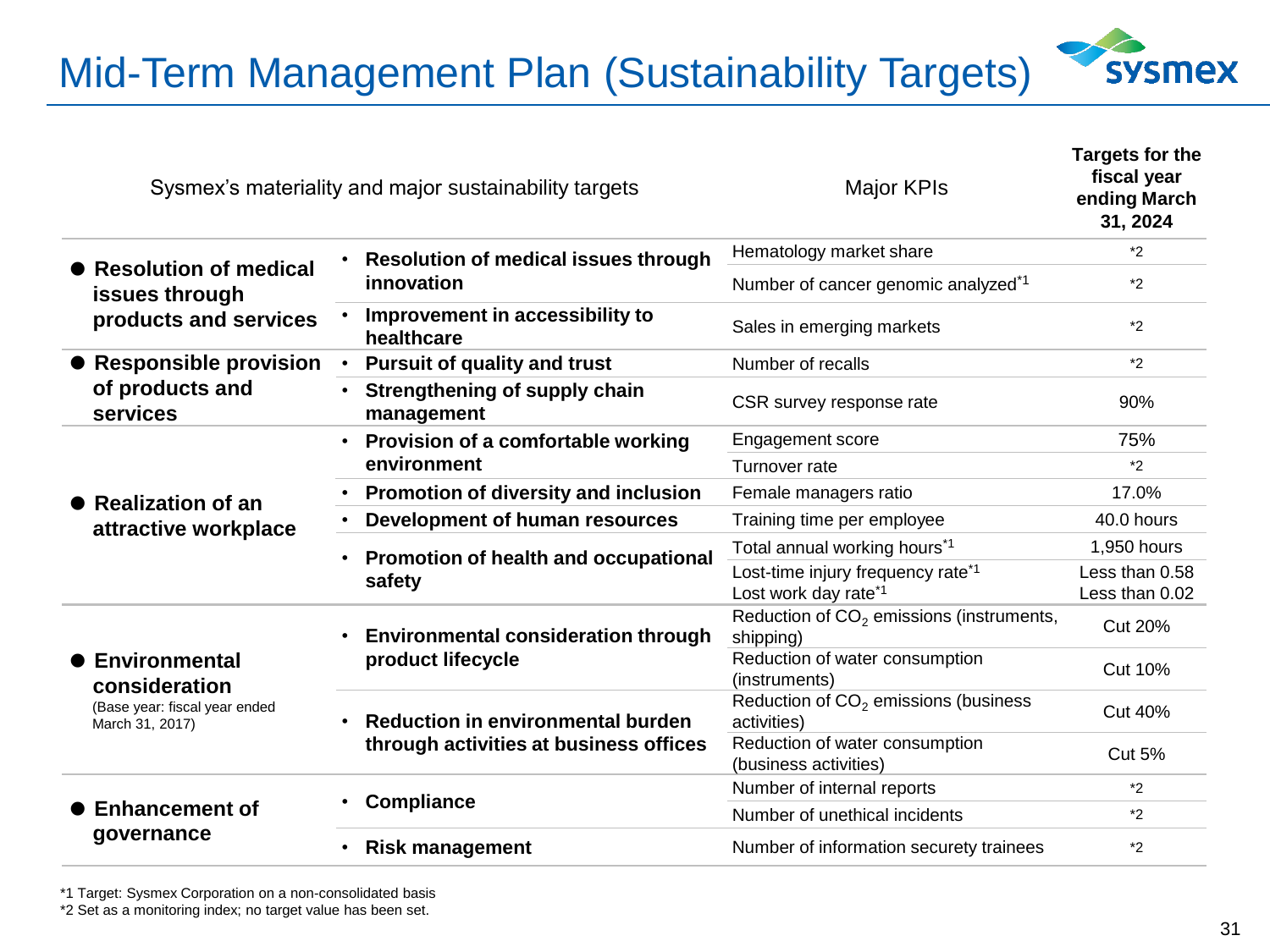# Changes in the Organizational Structure



### **Key changes in the organizational structure**

- Integration of the strategy formulation and promotion functions for the IVD and LS businesses
- Integration of R&D functions with a view to accelerating product development
- Integration of DX strategy promotion functions to accelerate Group digitalization and the creation of customer value



■ Changes in new organization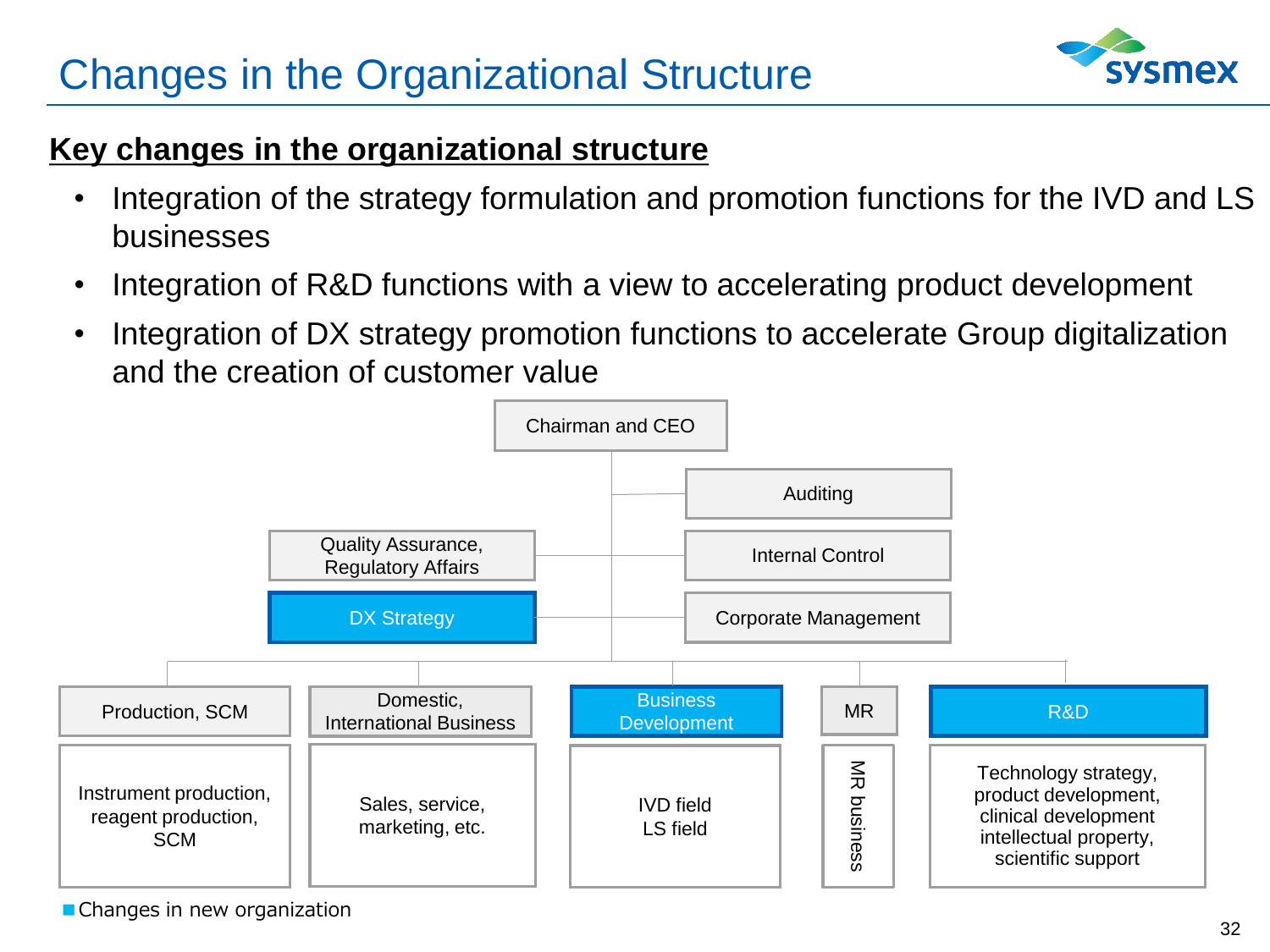

# 4. Financial Forecast for the Fiscal Year Ending March 31, 2022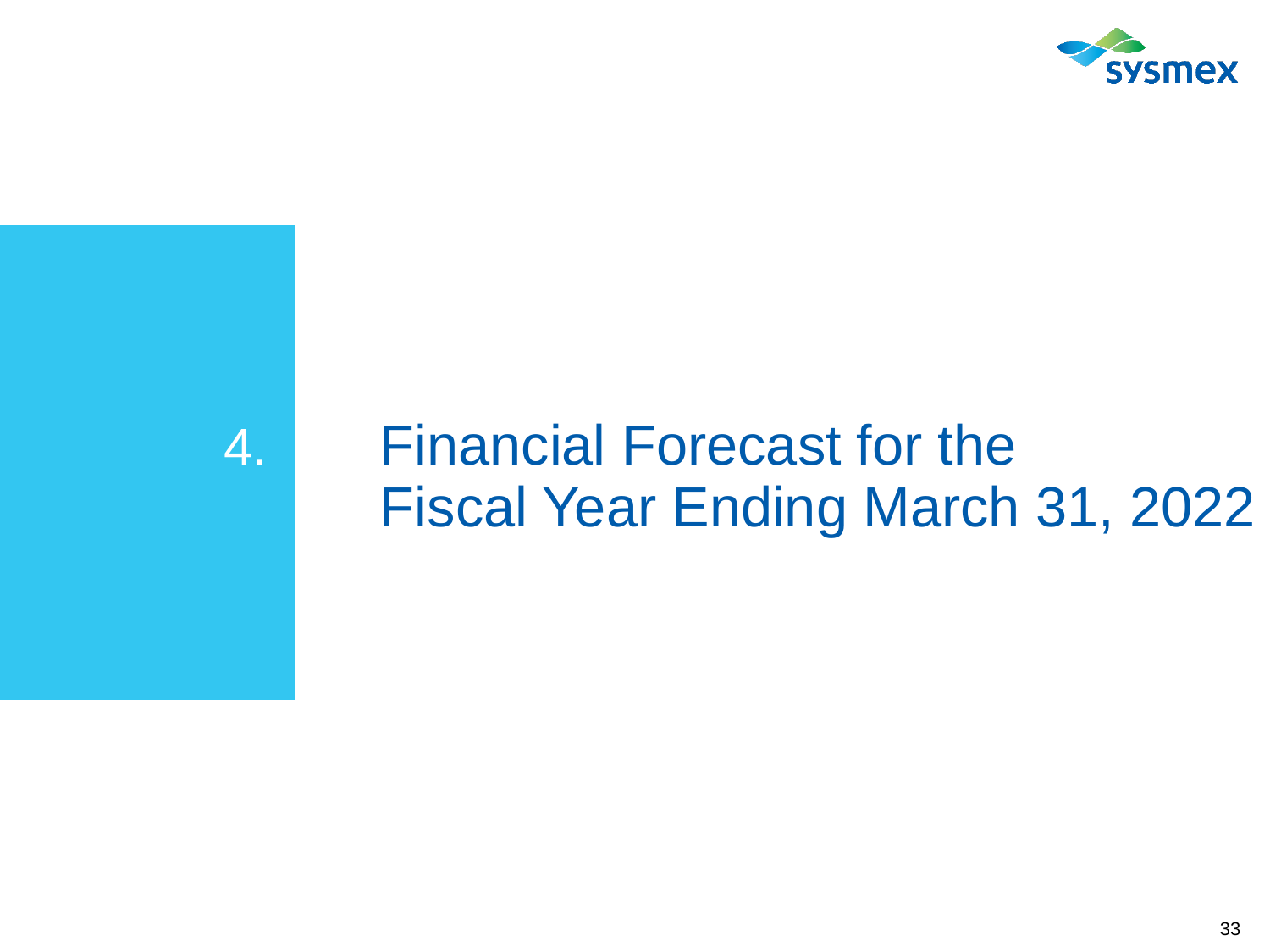

|                                                                                                                                  | Consolidated Earnings Forecast for the Fiscal Year Ending March 31, 2022                   |                                                 |  |                                   |  |  |
|----------------------------------------------------------------------------------------------------------------------------------|--------------------------------------------------------------------------------------------|-------------------------------------------------|--|-----------------------------------|--|--|
| Net sales: ¥350.0 billion                                                                                                        | Operating profit: ¥60.0 billion                                                            |                                                 |  | Operating margin: 17.1%           |  |  |
| Profit attributable to owners of the<br>Profit attributable to owners of the parent: ¥40.0 billion<br>parent to net sales: 11.4% |                                                                                            |                                                 |  |                                   |  |  |
| <b>Planned investment</b>                                                                                                        | Capital expenditure:<br>¥39.0 billion<br>(includes both tangible and<br>intangible assets) | Depreciation and<br>amortization: ¥29.5 billion |  | R&D expenditure:<br>¥27.5 billion |  |  |
|                                                                                                                                  |                                                                                            |                                                 |  | (Billions of yen)                 |  |  |

#### ⚫ **Assumed Exchange Rates**

|       | Assumed<br>exchange rates for | Previous year<br>(Fiscal year ended |
|-------|-------------------------------|-------------------------------------|
|       | full year                     | March 31, 2021)                     |
| 1 USD | ¥106.0                        | ¥106.1                              |
| 1 EUR | ¥125.0                        | ¥123.7                              |
| 1 CNY | ¥16.0                         | ¥15.7                               |

#### ⚫ **Exchange Rate Sensitivity**

|            | Net sales<br>(year) | Operating profit<br>(year) |
|------------|---------------------|----------------------------|
| USD        | ¥0.68 billion       | ¥0.18 billion              |
| EUR        | ¥0.51 billion       | ¥0.16 billion              |
| <b>CNY</b> | ¥5.88 billion       | ¥4.53 billion              |

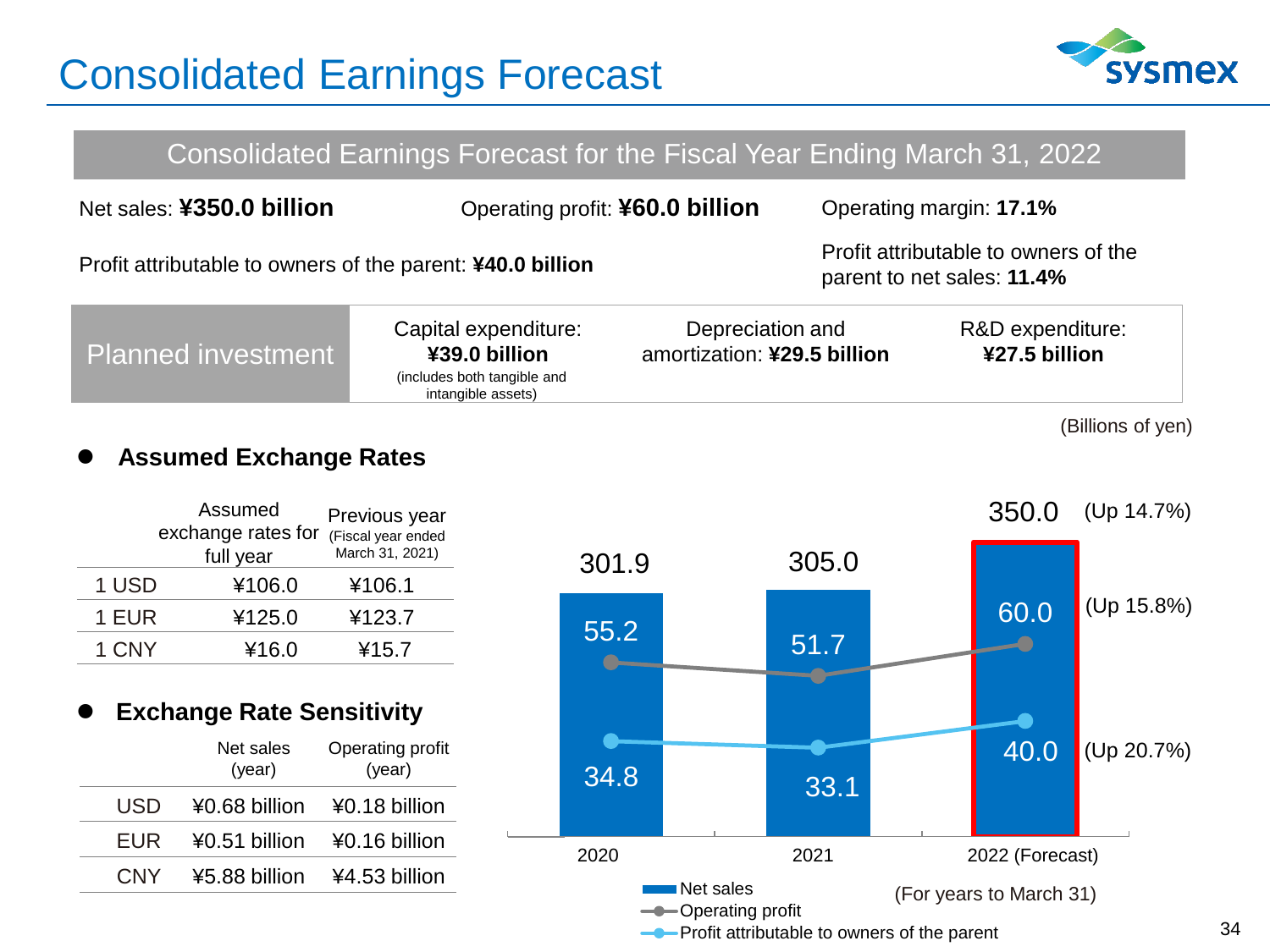### **Dividends** (Forecast for the Fiscal Year Ending March 31, 2022)



Sysmex aims to maintain a proper balance between aggressive investment, which is designed to sustain steady high growth, and returns to our shareholders as our earning power increases. In terms of returns to shareholders, we intend to provide a stable dividend on a continuous basis and aim for a consolidated payout ratio of 30% under our basic policy of sharing the successes of our operations in line with business performance.



Two-for-one stock splits conducted on November 18, 2005, April 1, 2011 and April 1, 2014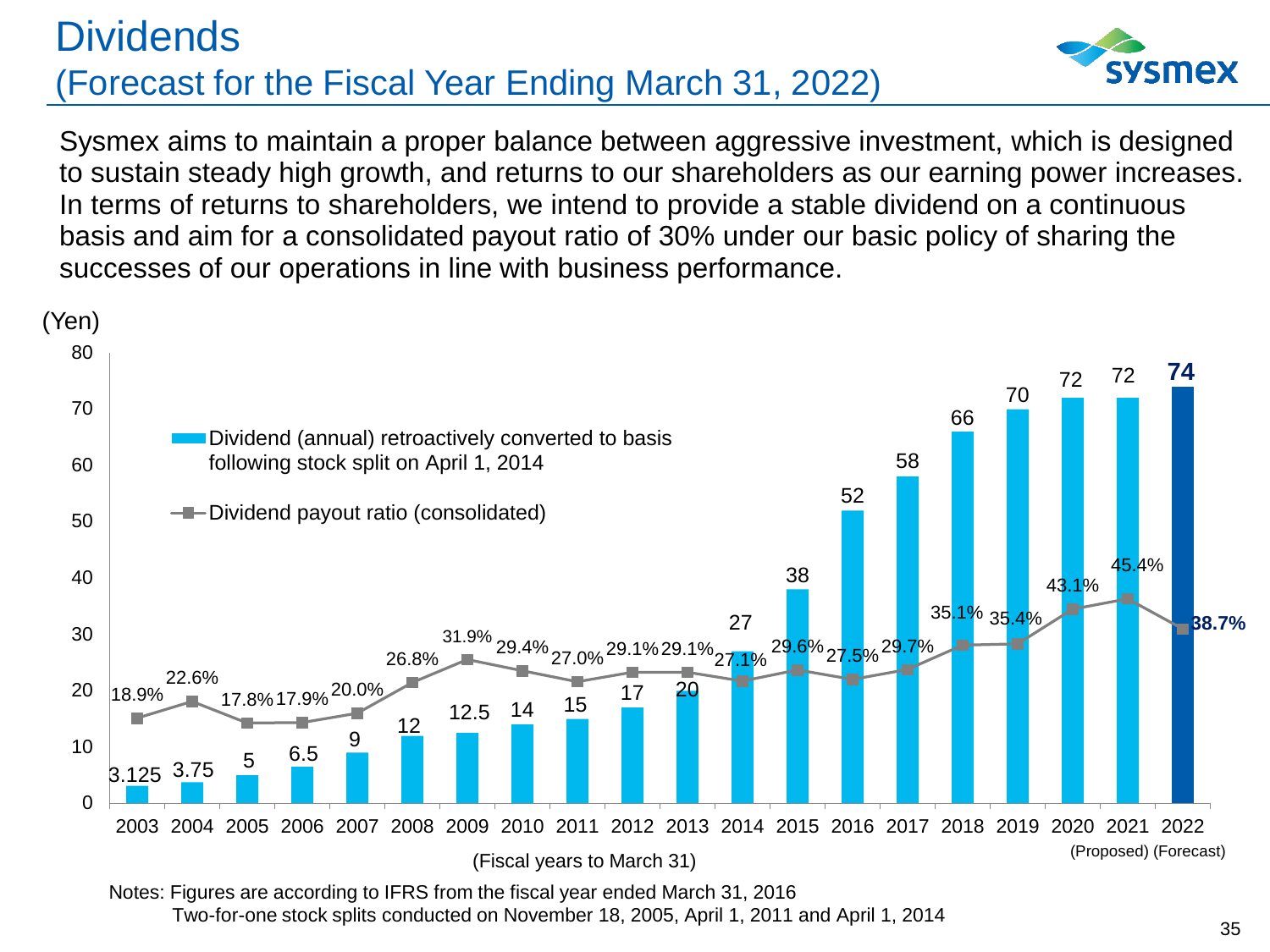

(Appendix) Mid-Term Management Plan (Fiscal Years Ending March 31, 2022 to 2024)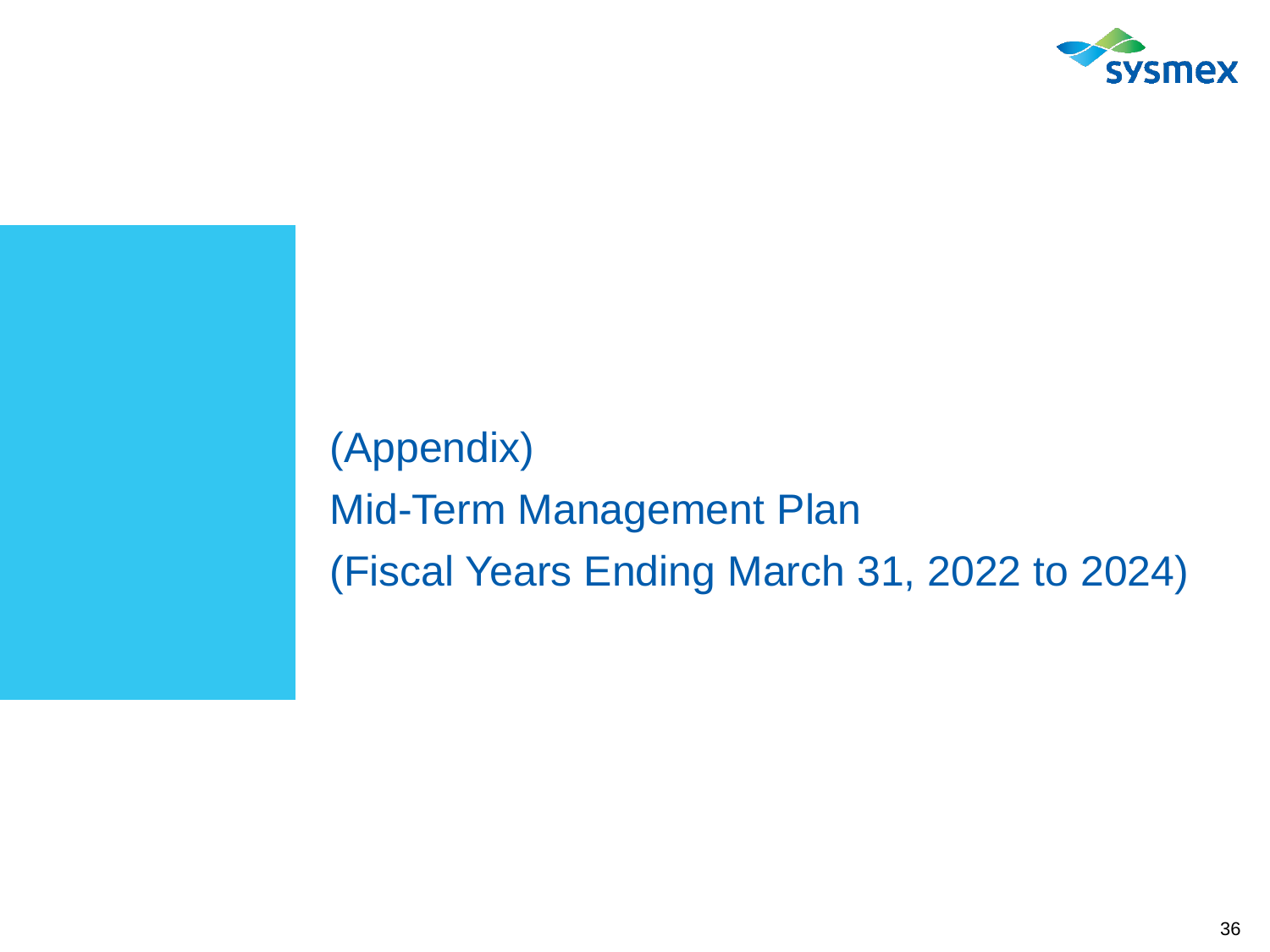

#### Consolidated statement of income (Billions of yen)

|                                                | Targets for fiscal year<br>ending March 31, 2022 | Targets for fiscal year<br>ending March 31, 2024 | CAGR* |
|------------------------------------------------|--------------------------------------------------|--------------------------------------------------|-------|
| Net sales                                      | 350.0                                            | 420.0                                            | 11.2% |
| Operating profit                               | 60.0                                             | 80.0                                             | 15.6% |
| Operating margin                               | 17.1%                                            | 19.0%                                            |       |
| Profit attributable to owners of<br>the parent | 40.0                                             | 57.0                                             |       |

\*Compound annual growth rate from fiscal year ended March 31, 2021 to fiscal year ending March 31, 2024

#### Assumed exchange rates during the period of the mid-term management plan

| ICD<br>ບວ∟ | <b>EUR</b> | CNY   |
|------------|------------|-------|
| ¥106.0     | 4125.0     | ¥16.0 |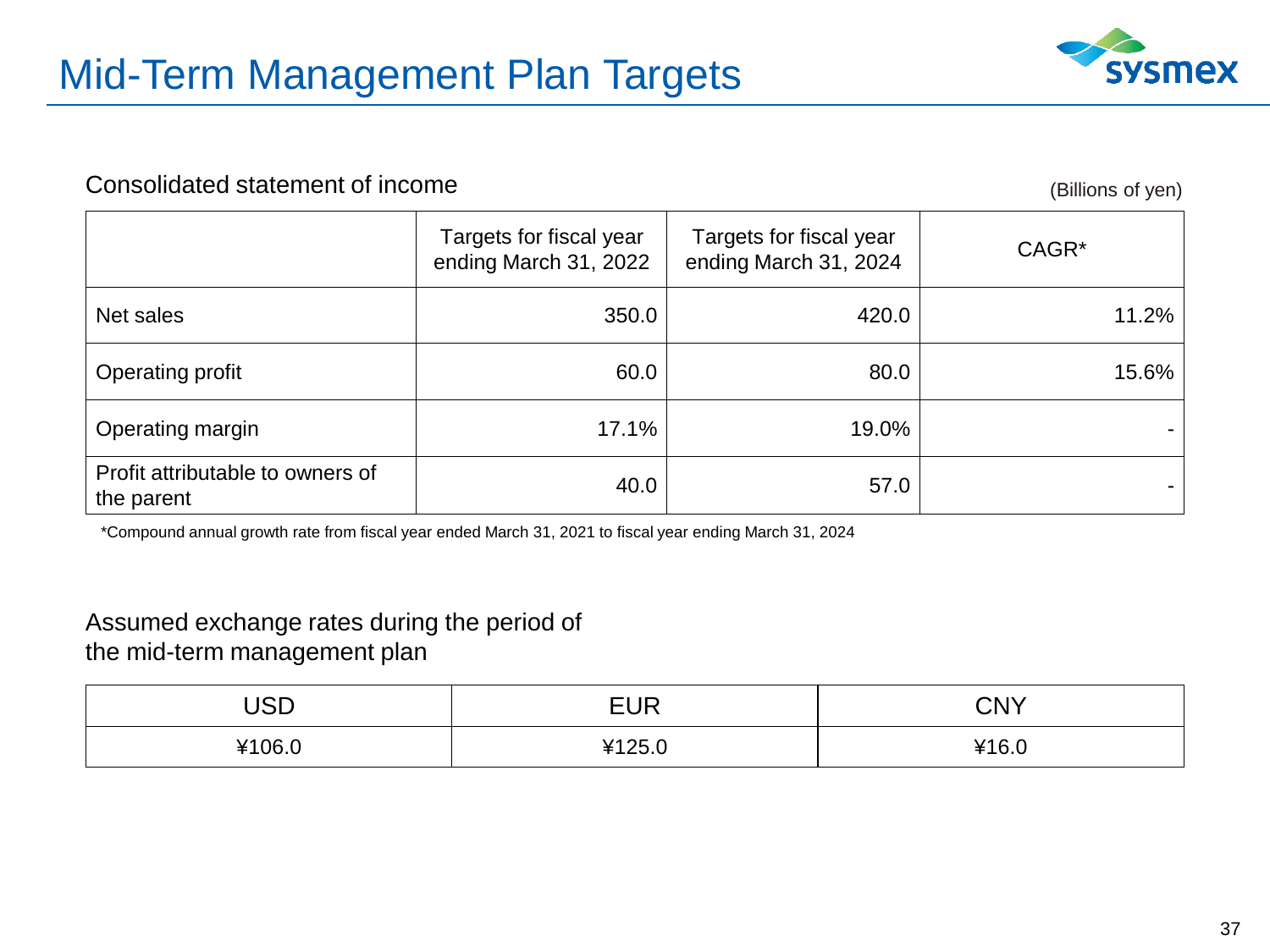# Mid-Term Management Plan Targets

#### Sales by business

(Billions of yen)

|                             | Targets for fiscal year<br>ending March 31, 2022 | Targets for fiscal year<br>ending March 31, 2024 | CAGR*  |
|-----------------------------|--------------------------------------------------|--------------------------------------------------|--------|
| Hematology                  | 197.0                                            | 220.0                                            | 6.9%   |
| <b>FCM</b>                  | 3.0                                              | 7.0                                              | 68.9%  |
| <b>Urinalysis</b>           | 30.0                                             | 36.0                                             | 18.1%  |
| <b>Hemostasis</b>           | 58.0                                             | 67.0                                             | 7.2%   |
| Immunochemistry             | 20.0                                             | 30.0                                             | 24.7%  |
| <b>Clinical chemistry</b>   | 3.0                                              | 3.5                                              | 7.7%   |
| Life science                | 18.0                                             | 30.0                                             | 32.1%  |
| <b>Others</b>               | 16.0                                             | 16.5                                             |        |
| <b>Diagnostics business</b> | 345.0                                            | 410.0                                            | 10.4%  |
| Medical robotics business   | 5.0                                              | 10.0                                             | 134.5% |
| Total                       | 350.0                                            | 420.0                                            | 11.2%  |

#### Sales by destination

|              | Targets for fiscal year<br>ending March 31, 2022 | Targets for fiscal year<br>ending March 31, 2024 | CAGR <sup>*</sup> |
|--------------|--------------------------------------------------|--------------------------------------------------|-------------------|
| Japan        | 59.5                                             | 76.5                                             | $16.2\%$          |
| Americas     | 79.5                                             | 95.5                                             | 13.2%             |
| <b>EMEA</b>  | 88.0                                             | 100.0                                            | 6.8%              |
| China        | 94.0                                             | 112.0                                            | 10.1%             |
| Asia Pacific | 29.0                                             | 36.0                                             | 13.8%             |

\*Compound annual growth rate from fiscal year ended March 31, 2021 to fiscal year ending March 31, 2024

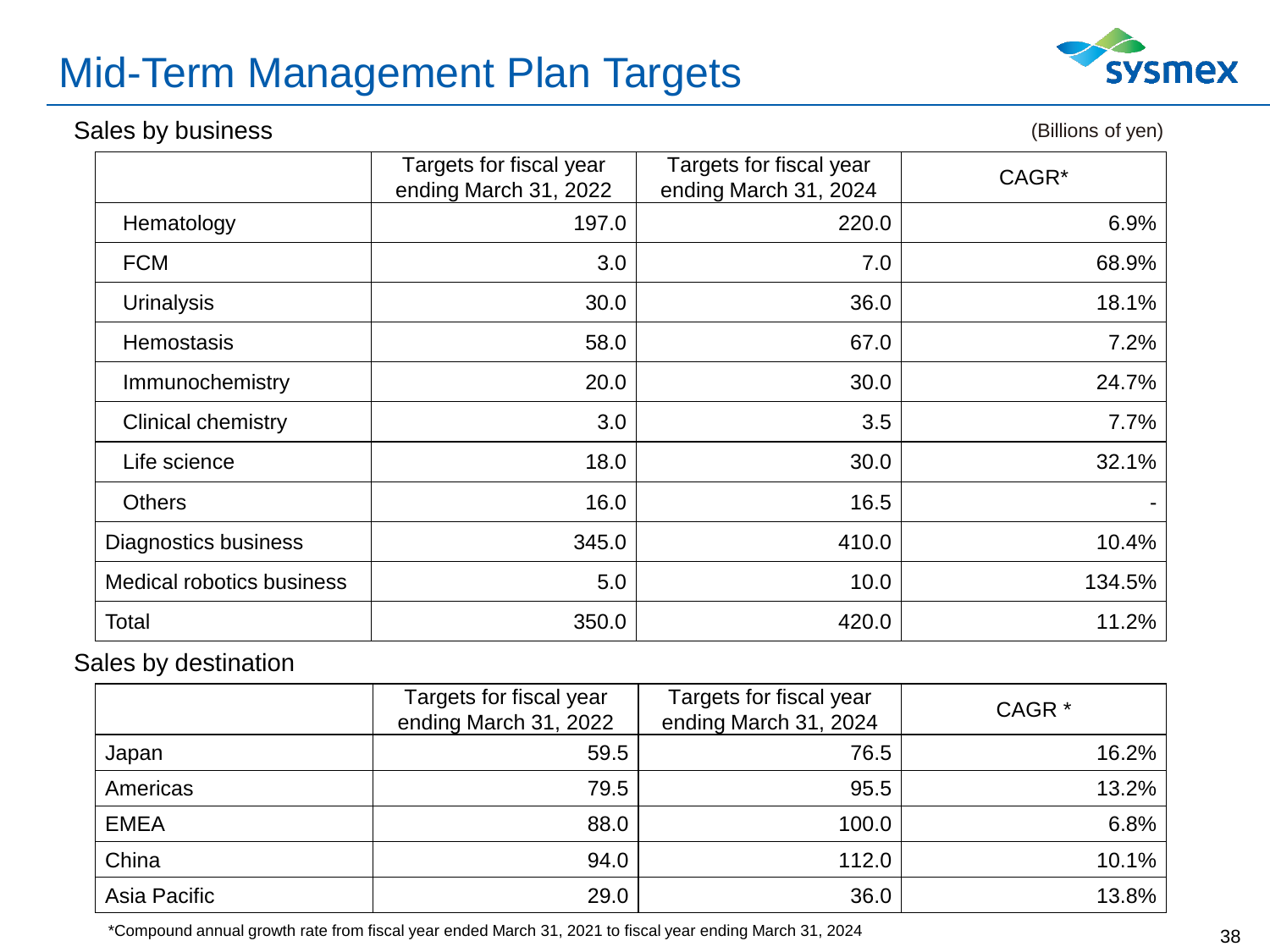

(Appendix) Results for the Fiscal Year Ended March 31, 2021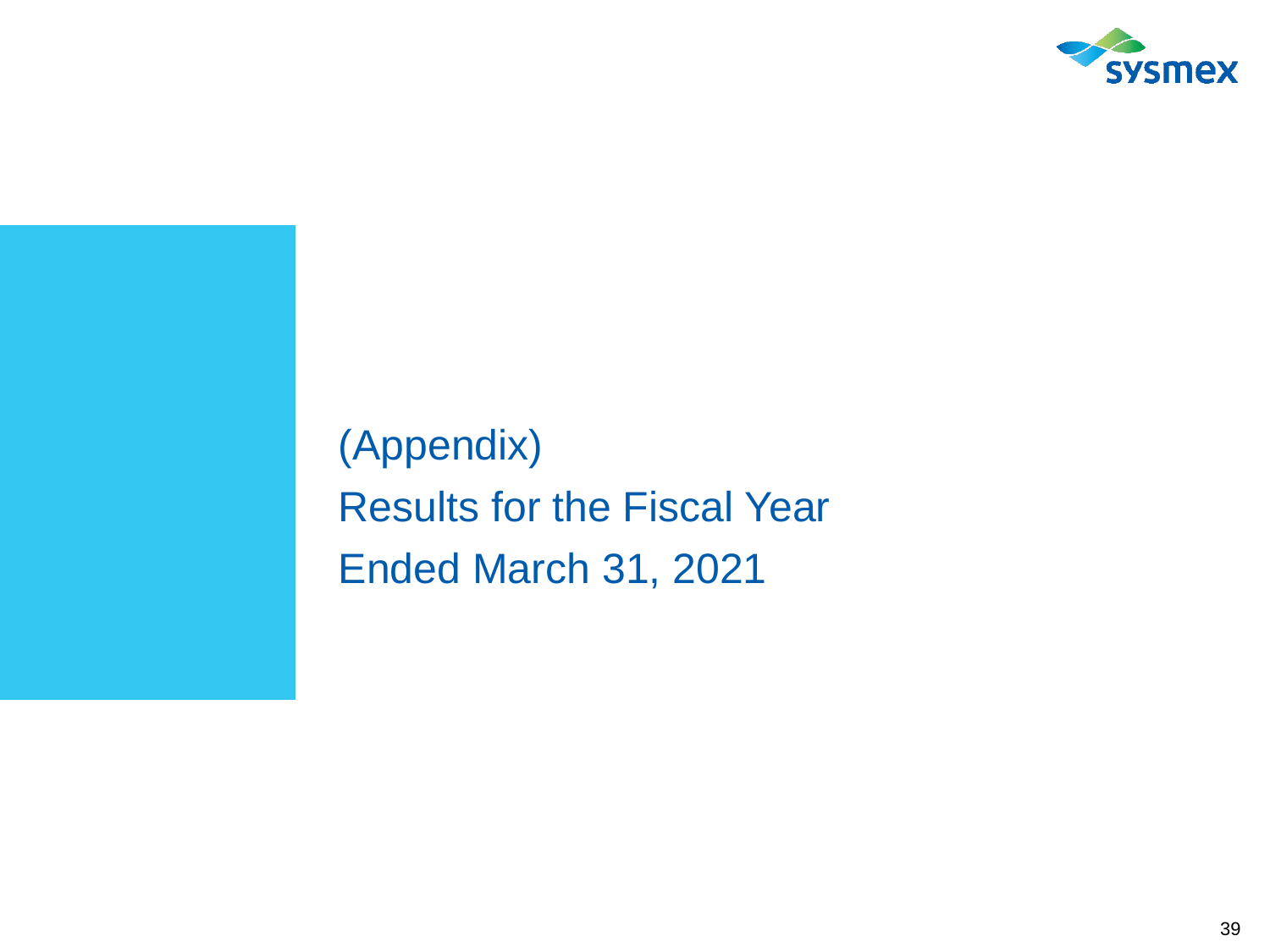## Quarterly Business Results



(Billions of yen)

Instruments made up a higher percentage of sales, causing the cost of sales ratio to worsen. However, higher net sales pushed up gross profit, leading to rise in operating profit in Q4.

|                                                   |      |        | Q1 (Apr.-Jun.) |      | Q2 (Jul.-Sep.) |               | Q3 (Oct.-Dec.) |        |               |      | Q4 (Jan.-Mar.) |               |
|---------------------------------------------------|------|--------|----------------|------|----------------|---------------|----------------|--------|---------------|------|----------------|---------------|
|                                                   |      | Ratio  | YoY<br>change  |      | Ratio          | YoY<br>change |                | Ratio  | YoY<br>change |      | <b>Ratio</b>   | YoY<br>change |
| Net sales                                         | 60.5 | 100.0% | $-11.7%$       |      | 71.5 100.0%    | $-3.9%$       | 79.7           | 100.0% | 6.1%          | 93.2 | 100.0%         | 11.2%         |
| Cost of sales                                     | 29.8 | 49.4%  | $-5.6%$        | 34.9 | 48.8%          | 3.3%          | 38.4           | 48.2%  | 9.9%          | 47.5 | 51.0%          | 13.9%         |
| SG&A expenses                                     | 18.9 | 31.3%  | $-8.6%$        | 19.1 | 26.8%          | $-0.9%$       | 20.1           | 25.2%  | $-7.3%$       | 22.6 | 24.3%          | 3.9%          |
| R&D expenses                                      | 4.9  | 8.1%   | $-1.6%$        | 4.8  | 6.8%           | $-11.6%$      | 5.5            | 6.9%   | $-3.5%$       | 7.2  | 7.8%           | 29.9%         |
| Other operating<br>income and<br>expenses         | 0.1  | 0.3%   | 56.9%          | 0.3  | 0.5%           | $-43.7%$      | 0.2            | 0.3%   | —             | 0.0  | 0.1%           |               |
| Operating profit                                  | 6.9  | 11.5%  | $-38.3%$       | 13.0 | 18.2%          | $-21.0%$      | 15.9           | 19.9%  | 26.0%         | 15.8 | 17.0%          | 6.9%          |
| Profit attributable<br>to owners of the<br>parent | 4.4  | 7.4%   | $-33.0%$       | 8.1  | 11.4%          | $-25.1%$      | 10.6           | 13.3%  | 19.5%         | 9.8  | 10.6%          | 17.5%         |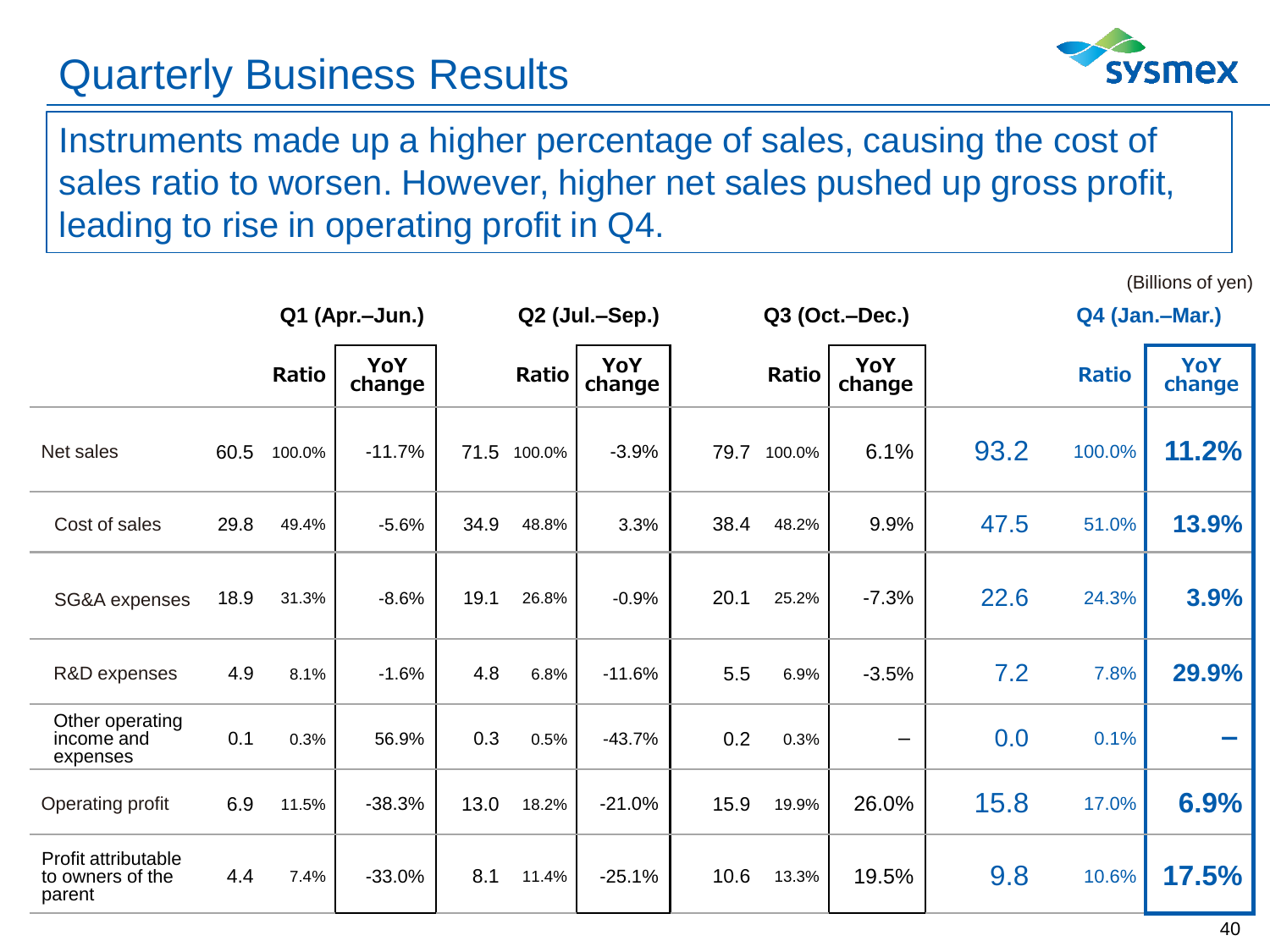# Sales by Business and Product Type



|                |                 |                           |                |                                                            |                                                       |        |                                           | (Billions of yen)                 |
|----------------|-----------------|---------------------------|----------------|------------------------------------------------------------|-------------------------------------------------------|--------|-------------------------------------------|-----------------------------------|
|                |                 |                           | <b>Results</b> | <b>Fiscal year ended</b><br>March 31, 2021<br><b>Ratio</b> | Fiscal year ended<br>March 31, 2020<br><b>Results</b> | Ratio  | <b>YoY (Previous</b><br>$period = 100\%)$ | YoY at<br>previous<br>year's rate |
|                |                 | Hematology                | 180.0          | 59.0%                                                      | 187.2                                                 | 62.0%  | 96.2%                                     | 96.8%                             |
|                |                 | <b>Hemostasis</b>         | 54.3           | 17.8%                                                      | 48.2                                                  | 16.0%  | 112.6%                                    | 112.5%                            |
|                |                 | <b>Urinalysis</b>         | 21.8           | 7.2%                                                       | 21.2                                                  | 7.0%   | 102.8%                                    | 102.5%                            |
|                |                 | Immunochemistry           | 15.4           | 5.1%                                                       | 14.8                                                  | 4.9%   | 104.4%                                    | 103.5%                            |
| $\overline{B}$ |                 | <b>Clinical chemistry</b> | 2.7            | 0.9%                                                       | 2.9                                                   | 1.0%   | 96.0%                                     | 96.5%                             |
| business       |                 | <b>FCM</b> business       | 1.4            | 0.5%                                                       | 1.5                                                   | 0.5%   | 96.6%                                     | 97.1%                             |
|                |                 | Other IVD                 | 15.3           | 5.0%                                                       | 14.6                                                  | 4.9%   | 104.4%                                    | 102.8%                            |
|                |                 | <b>IVD business</b>       | 291.2          | 95.5%                                                      | 290.6                                                 | 96.3%  | 100.2%                                    | 100.5%                            |
|                |                 | <b>LS business</b>        | 13.0           | 4.3%                                                       | 11.2                                                  | 3.7%   | 115.4%                                    | 114.4%                            |
|                |                 | <b>Other</b>              | 0.7            | 0.3%                                                       |                                                       |        |                                           |                                   |
|                |                 | <b>Total sales</b>        | 305.0          | 100.0%                                                     | 301.9                                                 | 100.0% | 101.0%                                    | 101.3%                            |
|                |                 | <b>Instruments</b>        | 84.6           | 27.8%                                                      | 81.2                                                  | 26.9%  | 104.3%                                    | 104.6%                            |
| $\overline{S}$ | <b>Reagents</b> |                           | 170.3          | 55.8%                                                      | 173.1                                                 | 57.3%  | 98.3%                                     | 98.5%                             |
|                | <b>Services</b> |                           | 39.3           | 12.9%                                                      | 37.5                                                  | 12.4%  | 104.8%                                    | 105.4%                            |
| product        | <b>Other</b>    |                           | 10.7           | 3.5%                                                       | 10.0                                                  | 3.3%   | 107.0%                                    | 106.7%                            |
|                |                 | <b>Total sales</b>        | 305.0          | 100.0%                                                     | 301.9                                                 | 100.0% | 101.0%                                    | 101.3%                            |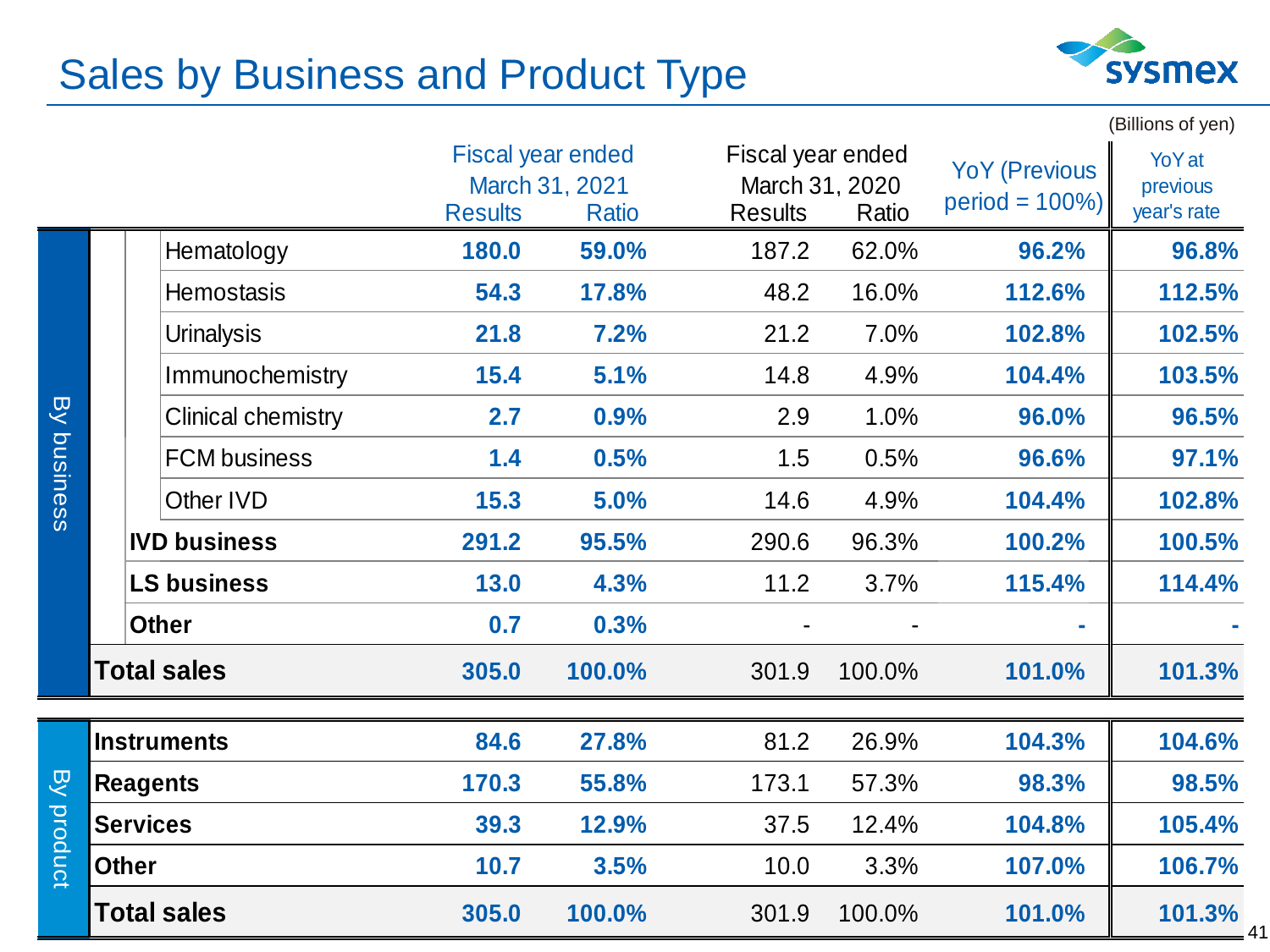## Results by Geographic Region (Sales and Operating Profit)



(Billions of yen)

|                    |                                | <b>Fiscal year ended</b><br>Fiscal year ended |                | YoY (Previous period = 100%) |                       |
|--------------------|--------------------------------|-----------------------------------------------|----------------|------------------------------|-----------------------|
|                    |                                | <b>March 31, 2021</b>                         | March 31, 2020 | Yen                          | <b>Local currency</b> |
| Americas           | Sales to external<br>customers | 61.5                                          | 66.1           | 92.9%                        | 95.3%                 |
|                    | Operating profit               | 2.5                                           | 2.8            | 87.9%                        | 90.7%                 |
| <b>EMEA</b>        | Sales to external<br>customers | 82.8                                          | 78.5           | 105.4%                       | 102.8%                |
|                    | Operating profit               | 10.0                                          | 8.3            | 120.8%                       | 117.3%                |
| China              | Sales to external<br>customers | 83.7                                          | 79.9           | 104.7%                       | 103.5%                |
|                    | Operating profit               | 5.0                                           | 5.7            | 88.5%                        | 86.9%                 |
| <b>AP</b>          | Sales to external<br>customers | 24.3                                          | 26.6           | 91.1%                        |                       |
|                    | Operating profit               | 2.1                                           | 3.1            | 68.4%                        |                       |
| Japan <sup>*</sup> | Sales to external<br>customers | 52.6                                          | 50.5           | 104.2%                       |                       |
|                    | Operating profit               | 30.4                                          | 36.2           | 83.9%                        |                       |

\*Includes sales to IDEXX and other external customers